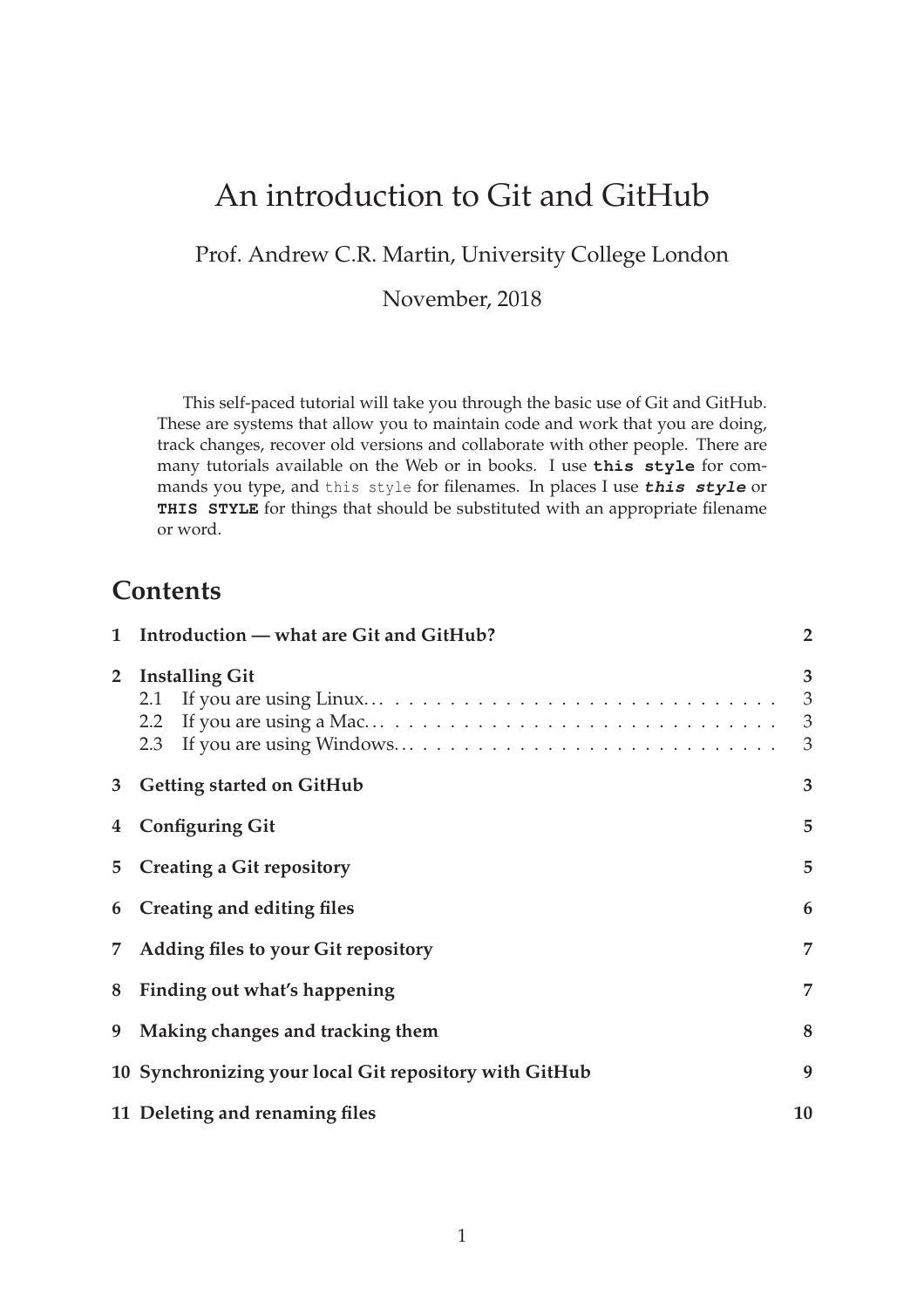| 12 Undoing changes                                                                                                                           | 10<br>10<br>11<br>12<br>13                         |
|----------------------------------------------------------------------------------------------------------------------------------------------|----------------------------------------------------|
| 13 Branching                                                                                                                                 | 13<br>14<br>15<br>15                               |
| 14 Tags and releases                                                                                                                         | 16<br>17                                           |
| 15 Downloading a repository                                                                                                                  | 17                                                 |
| 16 Managing multiple copies of a repository                                                                                                  | 18<br>18<br>20                                     |
| 17 Summary                                                                                                                                   | 22                                                 |
| 18 Command summary<br>18.2 Synchronizing your local repository with GitHub<br>18.6 Creating branches for developing and testing new features | 23<br>23<br>23<br>23<br>23<br>24<br>24<br>24<br>25 |
| 19 Other tutorials                                                                                                                           | 25                                                 |

## **1 Introduction — what are Git and GitHub?**

How many times have you written a document — an essay perhaps — where you think you have got to your final version and called it EssayFinal, only to read through it again and spot some errors, so you rename it EssayFinal2. Perhaps it's a dissertation and you give it to your supervisor who has some comments so you end up with EssayFinalRevised. Perhaps you now realise it's too long so delete some stuff and create EssayFinalRevisedCut. Then you read it again and realise that you really need to add something back from an earlier version as it no longer makes sense — Oh! Wait...Did you keep that earlier version?

Git is designed to deal with exactly this sort of situation. Unfortunately it doesn't work that well with 'binary' files like the .doc or .docx files that Word uses, but for plain text files of the sort you use for writing programs and scripts, or files that you use with LaTeX (the typesetting system used to write these tutorials), it removes these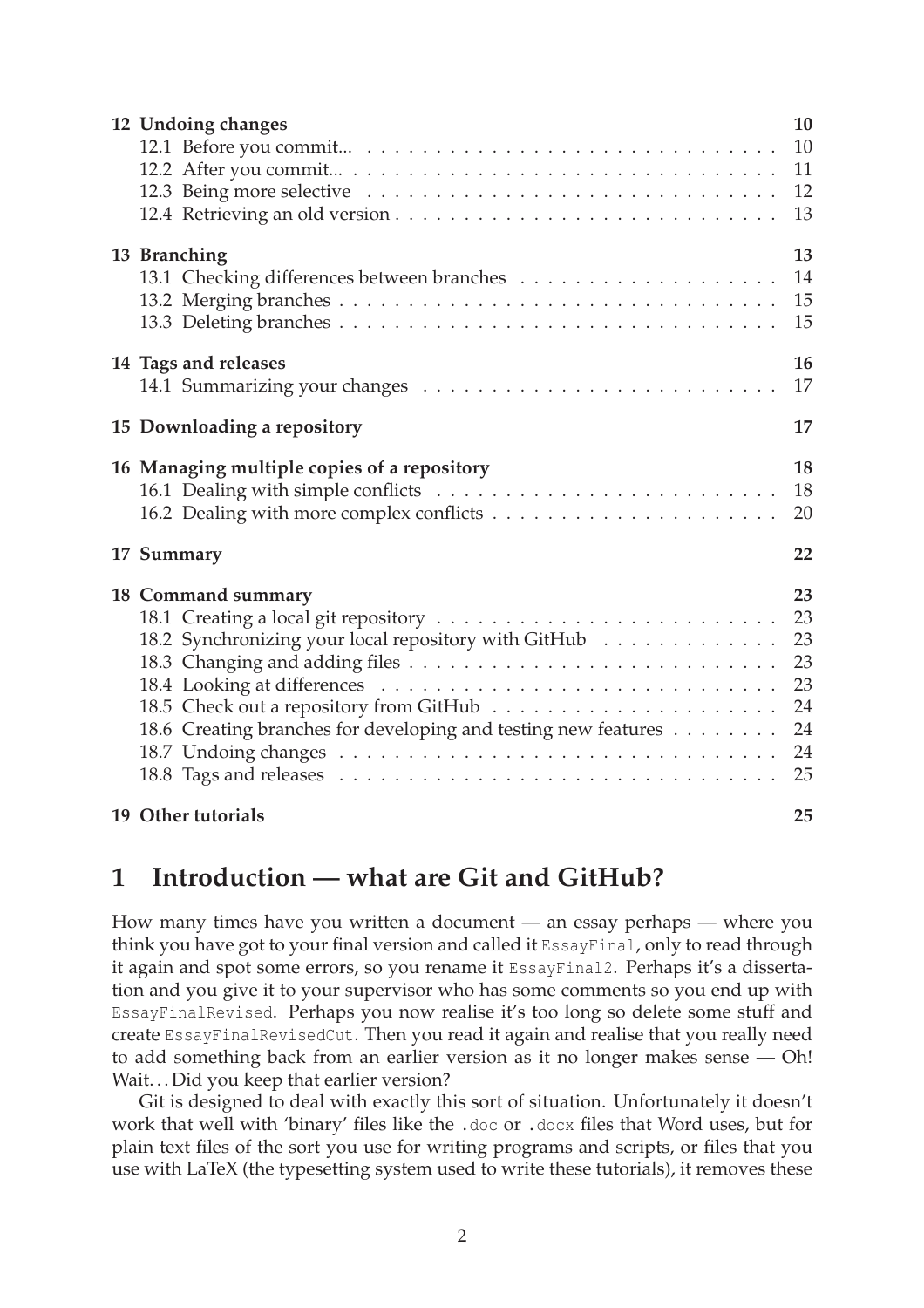sorts of problems completely. What's more, you can synchronize git with GitHub on the web giving you a backup of what you have done, allowing you to collaborate with others and to publish what you have done to share it with the outside world. Some journals (such as F1000) are even requiring that people who write papers describing code deposit it in GitHub. If you write code to do your research, you can ensure that you tag your code in GitHub with a version number so that when you publish your research you can tie it to a specific version of the code allowing you (and others) to recover exactly the version of code that was used to create your results.

Git and GitHub are separate things, but linked. Git is the software that runs on your computer and manages your files. You don't need to use it with GitHub. GitHub is an online platform that allows you to synchronise your local Git reporitory onto the web. You can also use GitHub to browse other people's repositories and download code or documents without ever using Git.

# **2 Installing Git**

### **2.1 If you are using Linux. . .**

You probably have Git installed already — try typing

```
git --version
```
at the command line and see if it returns a version number. If it says the command is not found, use your package manager to install it. If you are using a RedHat style distribution (RedHat, CentOS or Fedora), type

```
sudo yum -y install git
```

```
or on the newer distributions
```
**sudo dnf -y install git**

If you are using a Debian-based distribution such as Ubuntu, then type **sudo apt-get git**

### **2.2 If you are using a Mac. . .**

Go to git-scm.com/download/mac and download and install the Git package. The download should start automatically.

### **2.3 If you are using Windows. . .**

Go to gitforwindows.org and download and install the Git-bash package. You have probably already done this for the command line tutorial.

# **3 Getting started on GitHub**

The first thing you need to do is create yourself a GitHub account. Since you are a student, you can create yourself a student account. GitHub is free to use providing you are happy to make all your repositories public. If you want private repositories you have to pay unless you are a student or an academic in which case you can have free private accounts.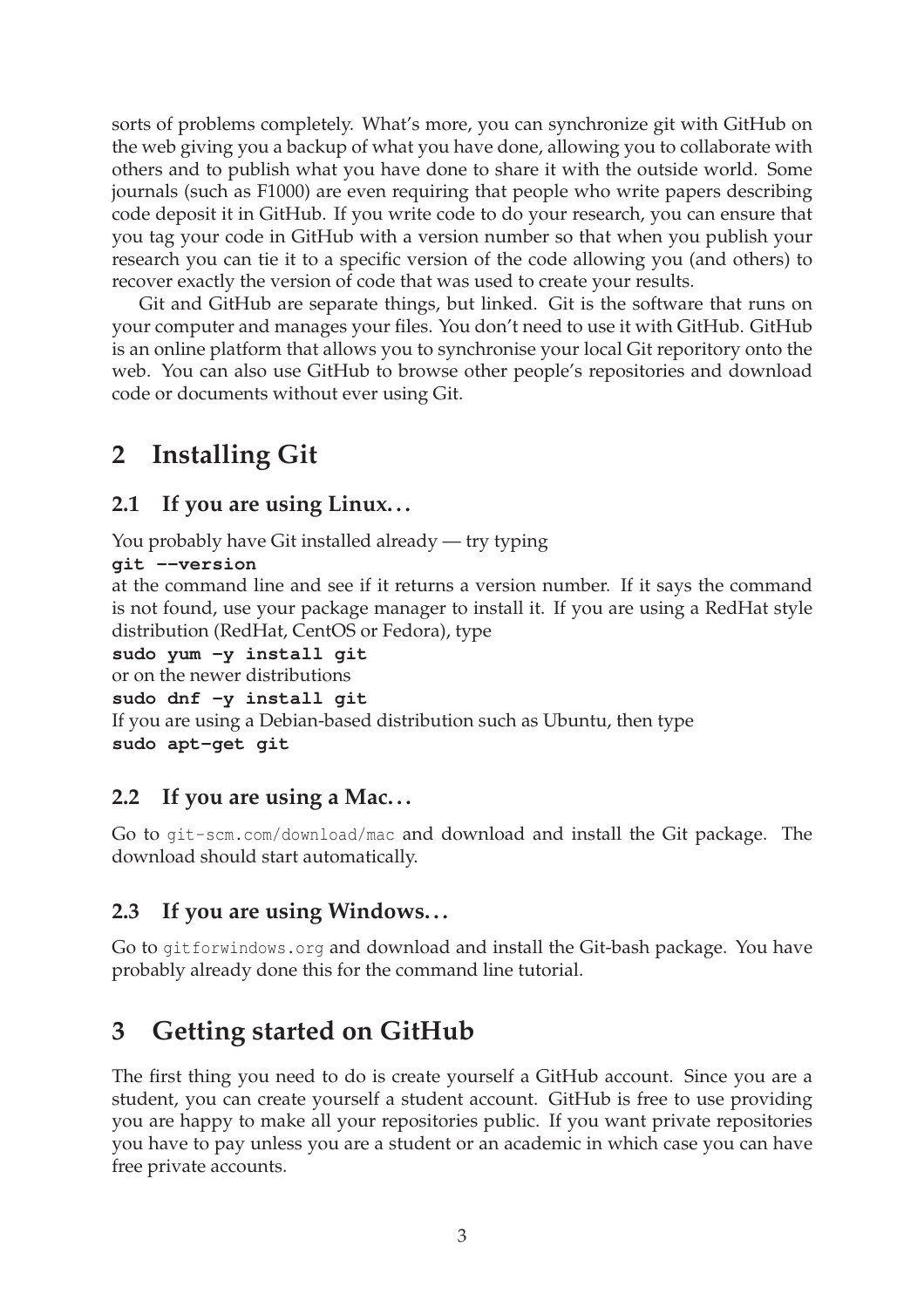**Task:**

Go to www.github.com and create an account. You probably want to select a fairly memorable (and sensible!) user name — ideally this is something that you will continue to use throughout your career.

As explained in the Introduction, one of the main things you will want to do with GitHub is synchronize your local repository with it. GitHub requires you to log in with your username and password. This would be rather a nuisance if everytime you wanted to synchronize your local Git repository with GitHub you had to specify your username and password. Fortunately a mechanism is provided to allow you to avoid this $^1$ . First you need to create yourself what is known as an SSH key:

1: Type the following:

| cd         |  |
|------------|--|
| mkdir .ssh |  |
| cd .ssh    |  |
| ssh-keygen |  |

**ssh-keygen** will probably ask you where you want to save the key. Simply press the Return key to accept the default.

**ssh-keygen** will then ask you to enter a passphrase. Simply press the Return key so that no passphrase is generated. You will then have to press the Return key a second time to confirm your (empty) passphrase.

Now if you type **ls**, you should find that you have two files called id\_rsa (your private key) and id\_rsa.pub (your public key). Display your public key:

2: Type the following:

**cat id\_rsa.pub**

<sup>&</sup>lt;sup>1</sup>This relies on using a public/private key pair for authentication. This is the same sort of thing that is done for encrypting your bank details when you send them over the web. Take a look at en. wikipedia.org/wiki/Public-key\_cryptography if you want to know more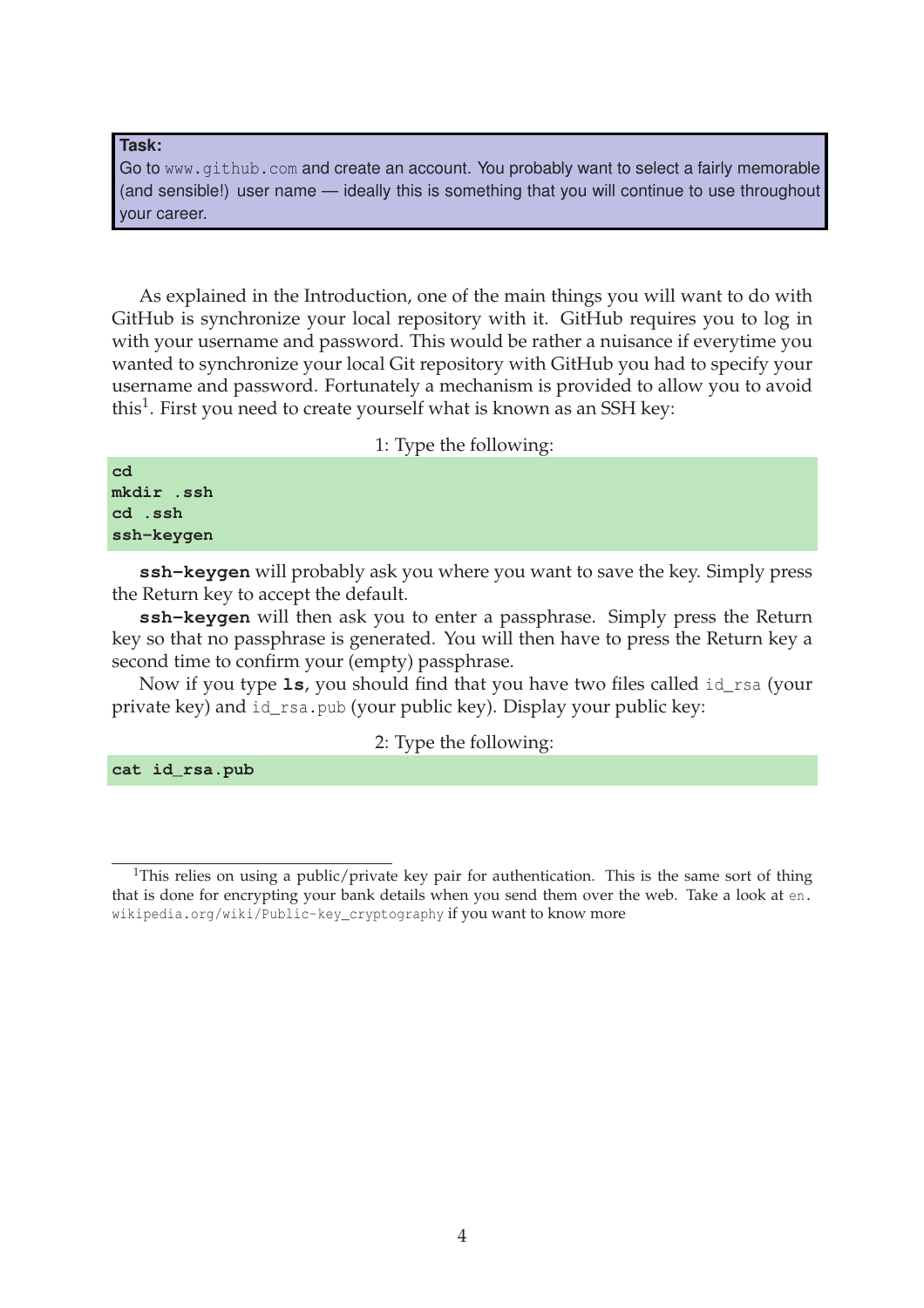

# **4 Configuring Git**

You need to type two lines to configure Git and link it to GitHub.

In the following commands:

- Replace **USERNAME** with the username that you created on GitHub
- Replace **EMAIL** with your email address

```
3: Type the following:
git config --global user.name "USERNAME"
git config --global user.email "EMAIL"
```
# **5 Creating a Git repository**

When you use Git, you create one repository for each program or project that you work on. I suggest that you create all your Git repositories under a single directory called git. Let's start by creating this directory:

4: Type the following:

**mkdir ~/git**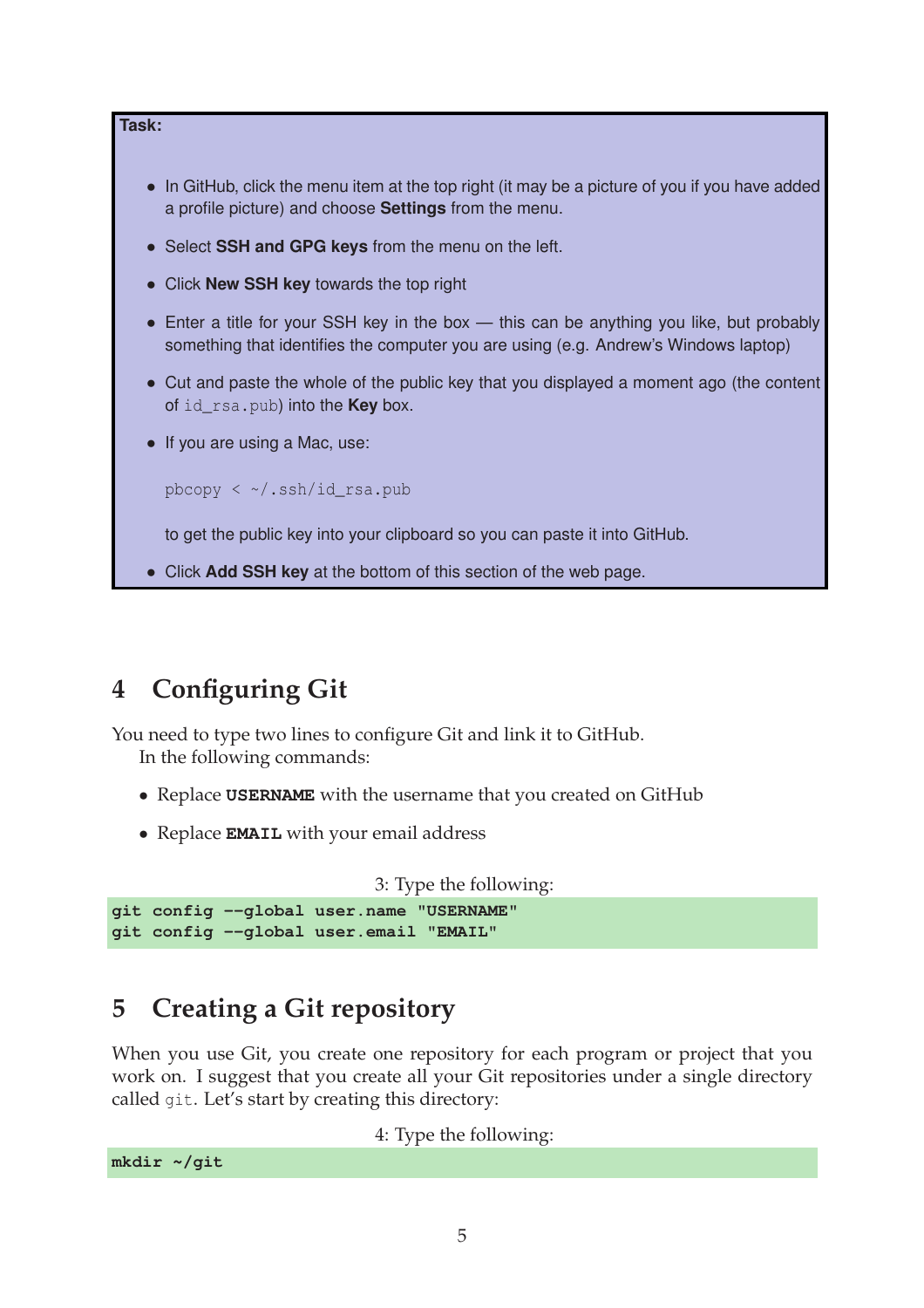| Command Effect |                                             |
|----------------|---------------------------------------------|
| <b>Esc</b>     | Enter command mode                          |
| i              | Insert text at cursor                       |
| A              | Move to end of line and insert text         |
| r              | Replace a single character under the cursor |
| R              | Overwrite characters                        |
| : <b>w</b>     | Write the file                              |
| : $q$          | Quit the editor                             |
| : wq           | Write the file and quit the editor          |

Table 1: The most useful **vim** commands.

Now you need to create a directory for your project repository and enter that directory. For this tutorial we will call it GitExercise:

|  |  | 5: Type the following: |
|--|--|------------------------|

**Note** that it is a good idea to avoid spaces in directory (and file) names since you will have to put the name in inverted commas or escape each of the spaces with a backslash which can be a real nuisance!

We now need to tell Git that this is a Git repository:

6: Type the following:

```
git init
```
### **6 Creating and editing files**

A text editor is a program that allows you to create and edit a simple plain text file. Things like Word allow you to embed information about fonts, font-size, colour, bold, italics, etc. A text editor simply deals with the plain characters — some text editors may display text in colour while you are working on it (for example to highlight syntax while writing a computer program) but this information is not saved. Under Windows, you can use **NotePad** (ensure you save as a 'plain ASCII text file'), but other freely-available editors include **Atom** and **vim** (also known as **vi**). On the Mac, choices include **TextEdit** or **vim**.

**vim** is built into the git-bash environment, but is rather old-fashioned and not easy to use — its advantage is it is available in every unix-like environment and lots of prgrammers really like it because it is very fast to start and pretty powerful. It is also the default editor that Git will use if it expects you to provide information about a change you have made<sup>2</sup>. **vim** has a 'command mode' and a 'text-entry mode'. When **vim** starts, it will be in command mode. To add text, move around using the arrow keys. To start entering text at the cursor, press the **i** key (for insert) and start typing.

 $2$ You can change the editor that Git uses by giving the command **git config --global core.editor "editor"** replacing **editor** with the editor you wish to use.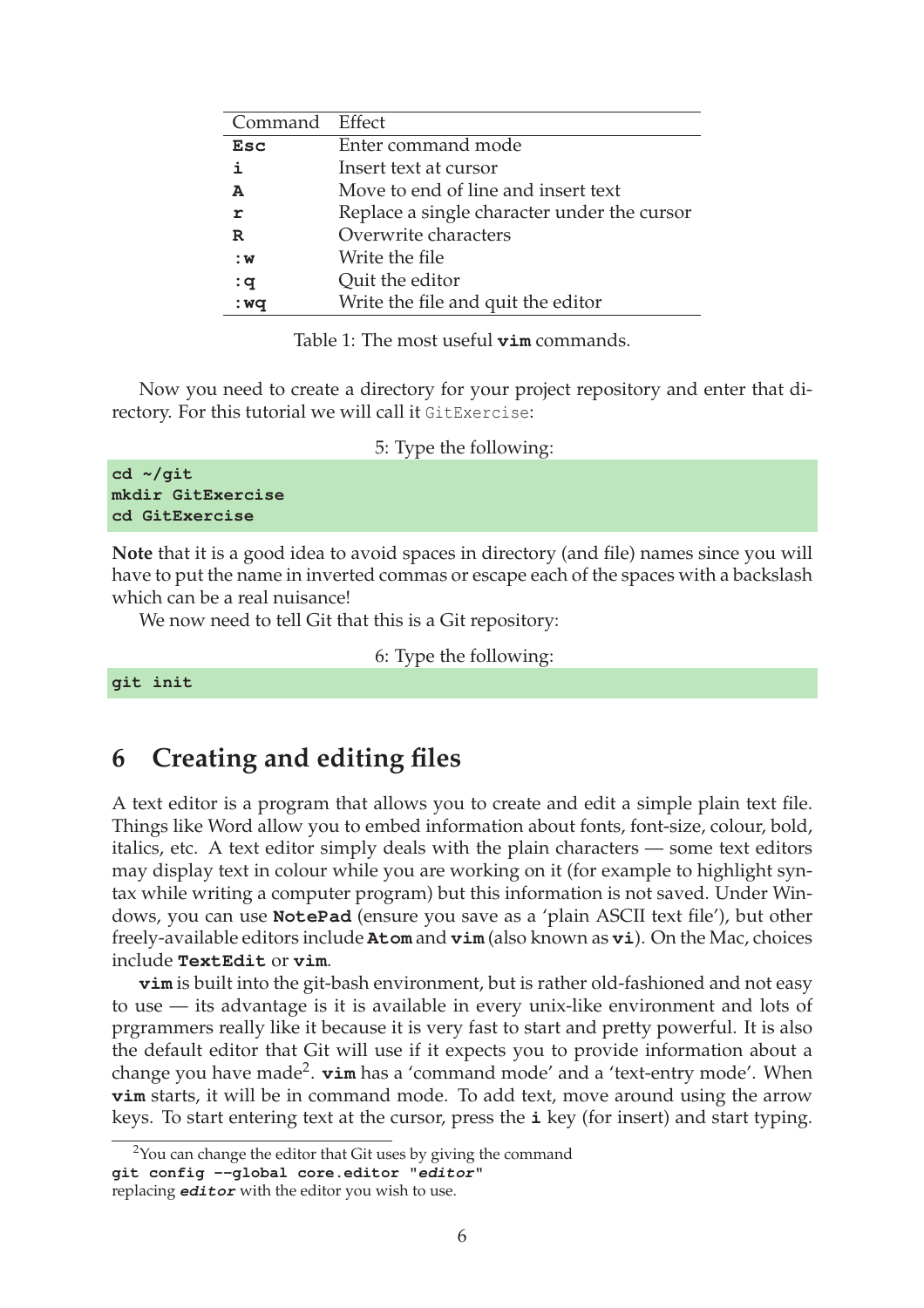When you are done press the **Esc** key to return to command mode. To exit the editor, press **Esc** to ensure you are in command mode, then type **:wq** Table 1 summarizes the most useful commands.

## **7 Adding files to your Git repository**

Let's start by creating a file to contain some information about proteins.

**Task:**

Use a text editor to create a file in your ∼/git/GitExercise/ directory called proteins.txt containing the following text:

Lysozyme Chicken LYSC\_CHICK P00698 Lysozyme Human LYSC\_HUMAN P61626 Hemoglobin-alpha Human HBA\_HUMAN P69905 Hemoglobin-beta Human HBB\_HUMAN P68871

Exit your editor and tell Git that you want to track this file:

7: Type the following:

**git add proteins.txt**

You only need to do this when you have a new file that you want to track with Git.

Having specified that the file should be tracked, we need to tell Git that we have made changes to the file that we want it to record:

8: Type the following: **git commit -a -m "Initial version"**

Strictly in this case the **-a** isn't needed, but it will be whenever you do this in future so we will put it in<sup>3</sup>. The **–m** specifies the text that follows in double-inverted commas is a comment (or **m**essage) briefly explaining what changes were made in this version.

If you forget to supply a message with **-m** then you will enter the (**vim**) where you can enter text (See the notes above).

## **8 Finding out what's happening**

To find out whether there are any files that are not being tracked by Git or whether there are files that are being tracked that haven't been committed:

9: Type the following:

**git status**

<sup>3</sup>The **-a** tells Git to add the changes in this file to those that are being tracked by **commit**. You already did that with **git add** which is always needed for a new file.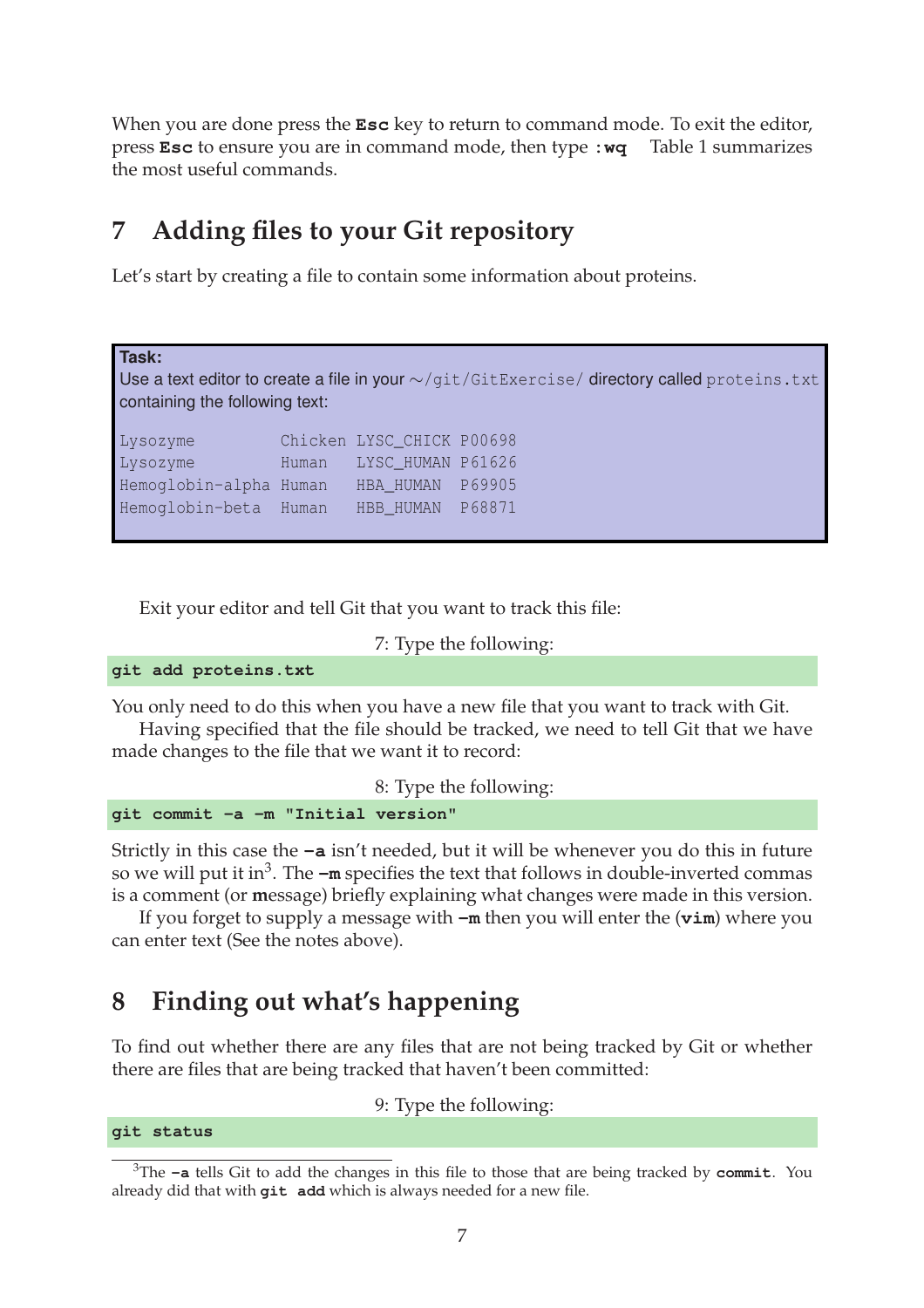Having just committed your changes, you should receive the message:

On branch master nothing to commit, working directory clean

Let's create another file that isn't being tracked just to see what happens:

10: Type the following:

**touch foo.txt git status**

The **touch** command is used to set the date and time on a file to the current date and time. If the file doesn't exist, it creates it, so we are just using this to create an empty file.

This time the output from **git status** should look something like:

```
On branch master
Untracked files:
  (use "git add <file>..." to include in what will be committed)
        foo.txt
```
nothing added to commit but untracked files present (use "git add" to track)

Git warns you that there are files present that aren't being tracked. Since we only created this file as a test, let's delete it again:

#### 11: Type the following:

**rm foo.txt**

We can also list what commits have been made:

12: Type the following:

**git log**

This will list all the commits you have made with the comments that you specified with  $-m$ . The commit line in the output will be followed by a random string of characters — something like b5526a8ddb40925e01620e751ecc97b735464444. Don't worry about this for now; you will find out why it is useful in a minute.

# **9 Making changes and tracking them**

| Task: |       |                    | Edit your proteins. txt file by adding a couple of extra lines to the end of the file. For example: |
|-------|-------|--------------------|-----------------------------------------------------------------------------------------------------|
| PFKM  | Human | PFKAM HUMAN P08237 |                                                                                                     |
| Pfkm  | Mouse | PFKAM MOUSE P47857 |                                                                                                     |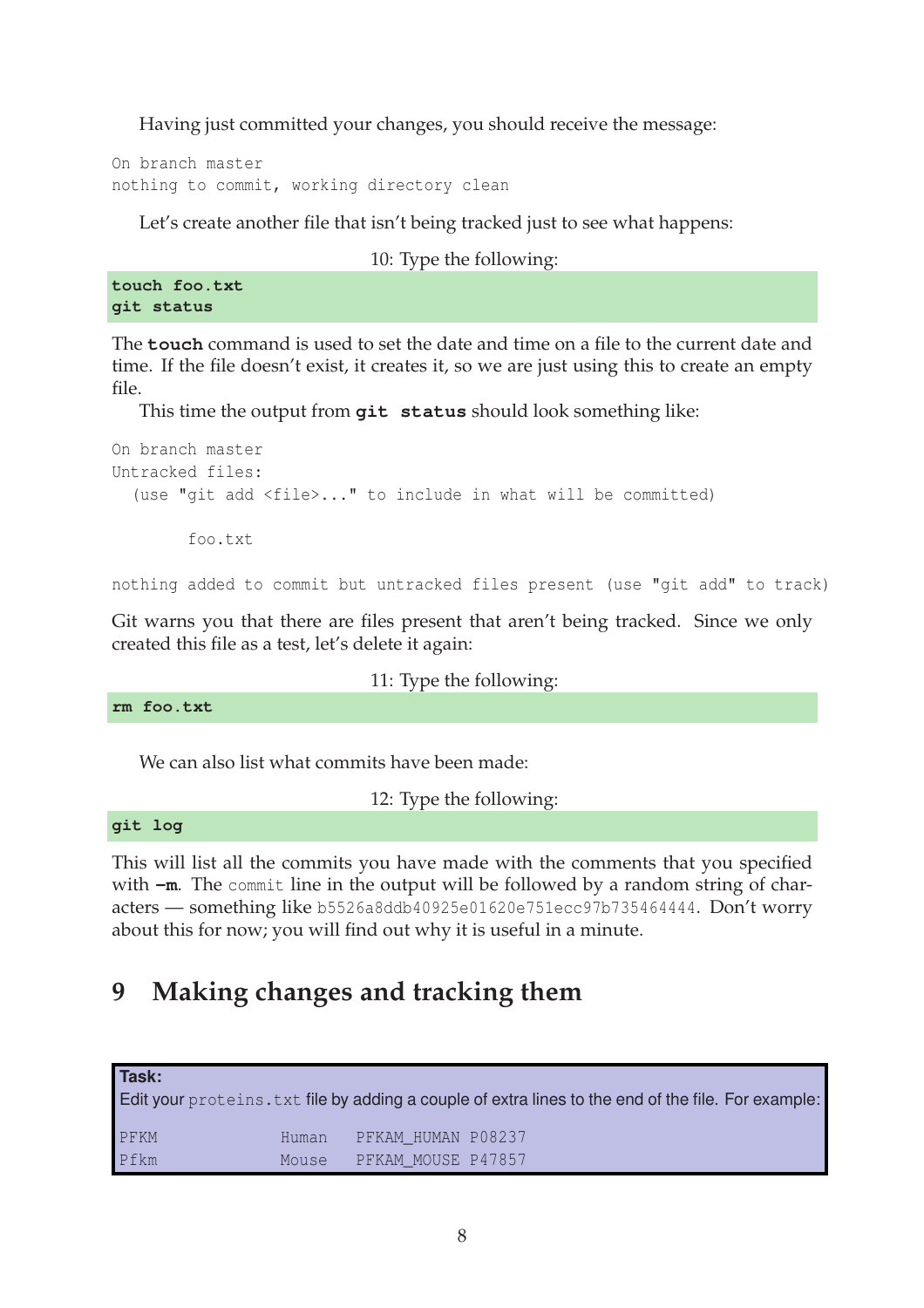Now if we check the status we will be told that one of the files has been modified:

13: Type the following:

**git status**

You should see something like:

```
On branch master
Changes not staged for commit:
  (use "git add <file>..." to update what will be committed)
  (use "git checkout - <file>..." to discard changes in working directory)
       modified: proteins.txt
no changes added to commit (use "git add" and/or "git commit -a")
```
We now have to commit the changes so that Git keeps track of them.

14: Type the following: **git commit -a -m "Added information on PFKM" git log**

Looking at the output from **git log** you should now see that there is a log message for your changes.

## **10 Synchronizing your local Git repository with GitHub**

To synchronize your local repository with GitHub, proceed as follows:

- Go to the GitHub.com web site and make sure you are logged in,
- In the top right corner, you should find a + sign. Click this and then click **New repository**,
- Enter the name of your repository (GitExercise),
- Add a description of your repository something like "Git Exercise",
- Do *not* select the option to "Initialize this repository with a README",
- Click the button to create the repository.

These steps have created an empty repository on GitHub; you now need to synchronize your local repository with this.

Replace **USERNAME** with your GitHub username in the following.

15: Type the following:

```
git remote add origin git@github.com:USERNAME/GitExercise.git
git push -u origin master
```
If you make a mistake in this command (such as not using the corrent username or repository name), you can delete the remote repository and start again with **git remote remove origin**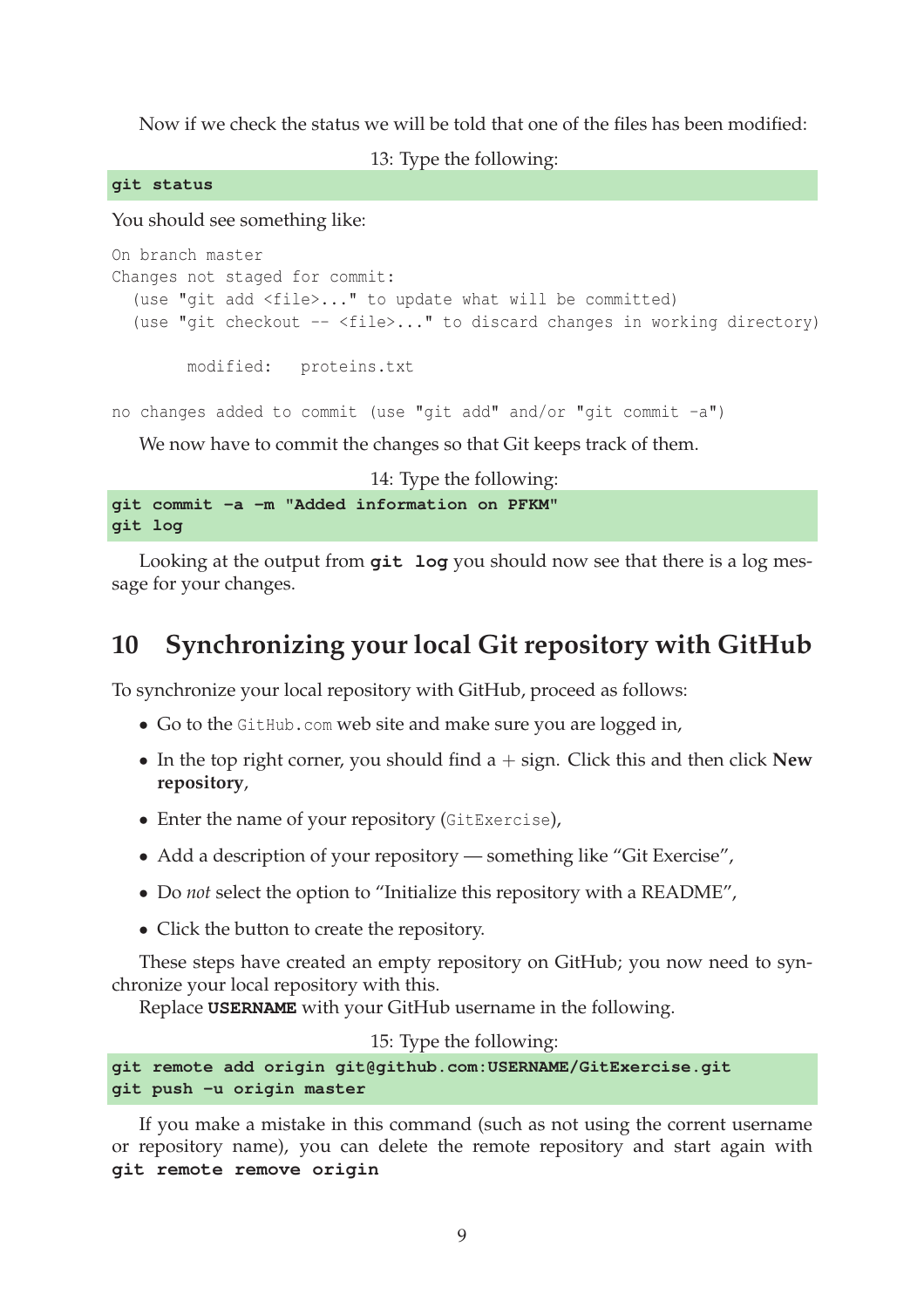**Task:**

Refresh the GitHub web page - you should now find that your proteins. txt file is listed on the page. You should also see that there have been 2 commits reflecting what you did on the command line.

From now on, after you make and commit changes, all you need to do is **git push** (without the **-u origin master**) to 'push' your changes onto GitHub.

## **11 Deleting and renaming files**

Normally you would delete a file with **rm** and rename or move a file using **mv**. However, we also need to tell Git that we have deleted, renamed or moved a file. To do that we have to remember to delete, rename or move the file via Git.

**Do not do this now**, but if, for example, we wished to rename our proteins.txt file to proteininfo.txt we would do:

**git mv proteins.txt proteininfo.txt**

Similarly to delete a file and stop Git from tracking it we would do:

**git rm proteins.txt**

## **12 Undoing changes**

### **12.1 Before you commit...**

Let's add something else to the proteins.txt file, but something that was clearly a mistake.

```
Task:
Edit the proteins.txt file and add the following line to the end of the file:
This is clearly a mistake!
```
If you now type **git status** you will be told that the file has been changed, but that you haven't committed the changes yet. At this stage, you can go back to the version without the changes:

16: Type the following:

```
git checkout -- proteins.txt
cat proteins.txt
```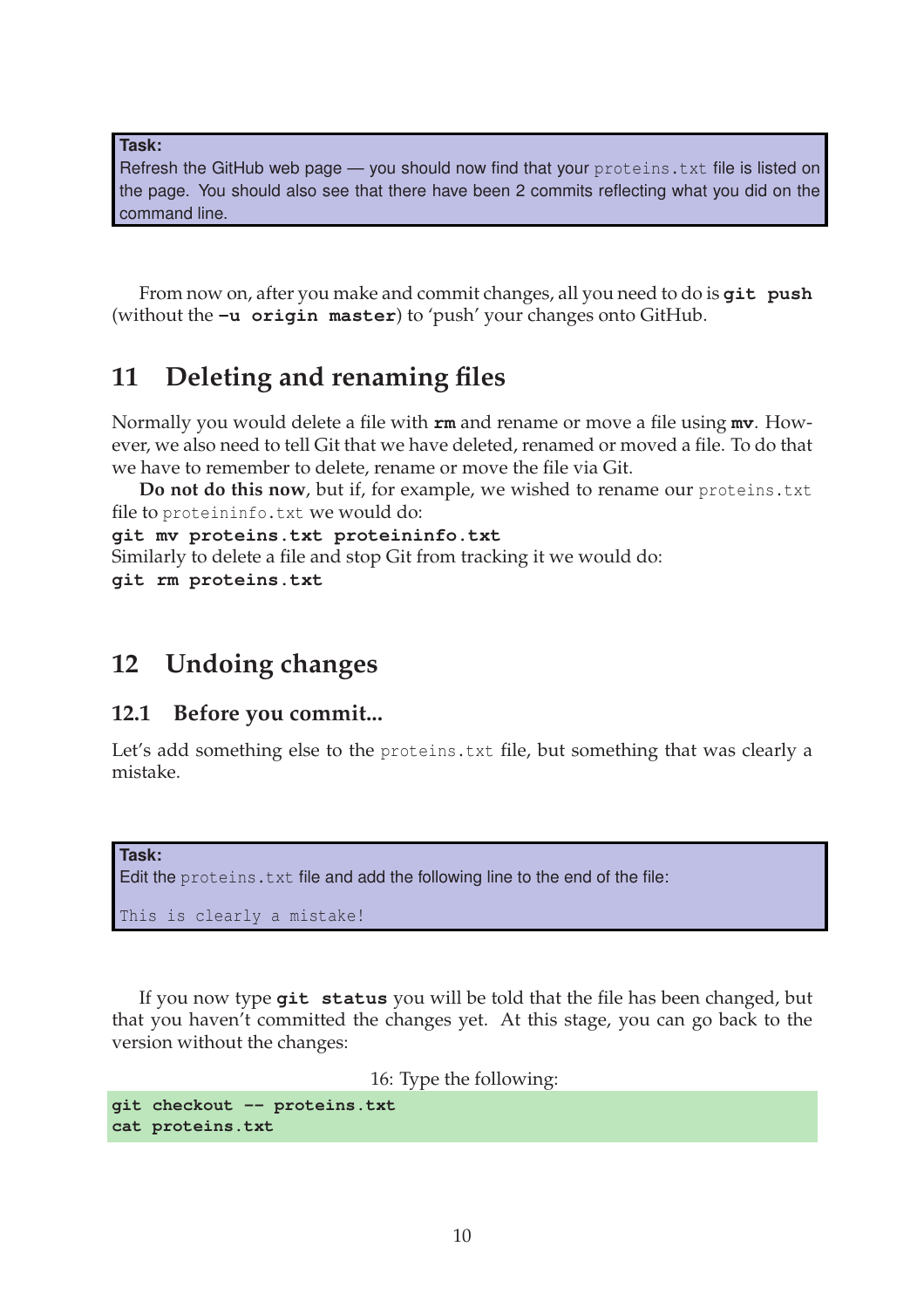As you will see, the file has reverted back to what it was before you added the lines.

If you have modified more than one file and want to reset everything to the last commit, you can also do

**git reset --hard** to reset all the files.

### **12.2 After you commit...**

Suppose however that you have committed a change and now want to undo that change and revert to the previous version. You will recall that when you use **git log** you are shown the comments, but also shown lines saying commit with some apparently random set of letters and numbers. This is an identifier for a particular commit. We can use **git revert** with one of these identifiers to remove the changhed that happened in that commit. In practice, you only need about the first 6 or 7 characters of the commit identifier to identify a particular commit uniquely.

Again add something to the proteins.txt file that we will clearly wish to undo.

**Task:** Edit the proteins.txt file and add the following line to the end of the file: This is clearly another mistake!

Now commit the change and look at the Git log:

17: Type the following:

**git commit -a -m "I added a mistake on purpose" git log**

**Task:**

Record the first 6 or 7 characters of most recent commit message (at the top of the log) which is associated with the erroneous commit.

For example, my Git log looks something like:

commit adbd940940ba3f1584d3bd77c4b048e2b0fcda3f Author: AndrewCRMartin <andrew@bioinf.org.uk> Date: Thu Sep 28 12:39:37 2017 +0100

I added a mistake on purpose

```
commit 54f0e41a1c772dbde9002ab1252c634c6296ec77
Author: AndrewCRMartin <andrew@bioinf.org.uk>
```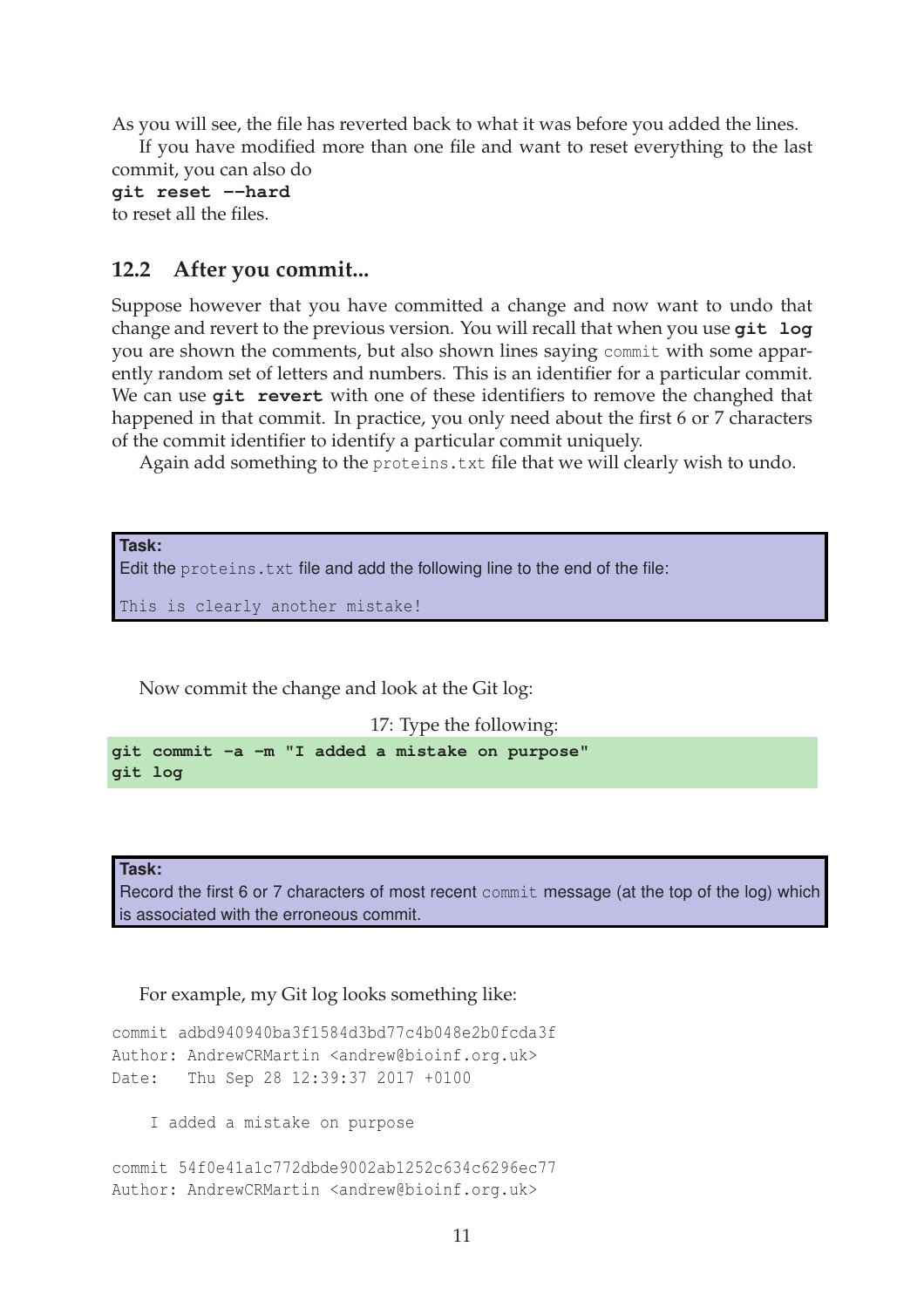Date: Thu Sep 28 11:16:08 2017 +0100

Added information on PFKM

I can now return to the previous version by 'reverting' the latest commit which contained the error:

18: Type the following:

**git revert adbd940**

(when you do this, replace **adbd940** with whatever is appropriate from your Git log). *Note that the commit number that you supply is the one that you want to undo, not the one you want to get back to!*

The screen will change to a message saying:

Revert "I added a mistake on purpose" This reverts commit adbd940940ba3f1584d3bd77c4b048e2b0fcda3f. # Please enter the commit message for your changes. Lines starting # with '#' will be ignored, and an empty message aborts the commit. # On branch master # # Changes to be committed: # modified: proteins.txt #

You have entered the **vim** text editor (see Section 6 and Table 1.) where you can add other comments about the change, but we will simply accept the default message by pressing the **Esc** key and typing the characters: **:wq** (colon, 'w', and 'q')<sup>4</sup>

If you now look at the proteins.txt file, you should find that the changes have gone and we have returned to the file as it was.

Now push your changes to GitHub — you committed a change and then reverted it which is effectively another commit. Git tracks everything, so even your mistake is tracked and can be got back again if needed:

19: Type the following:

**git push**

**NOTE! git revert** can be used to undo any commit — not just the most recent one. You simply specify the relevant commit identifier.

### **12.3 Being more selective**

You can also undo a change to an individual file rather than all the files that were changed in a commit. We won't look at an example here, but just explain what you need to do.

<sup>4</sup>Pressing the **Esc** key ensures you are in command mode and **:wq** means write the file and quit.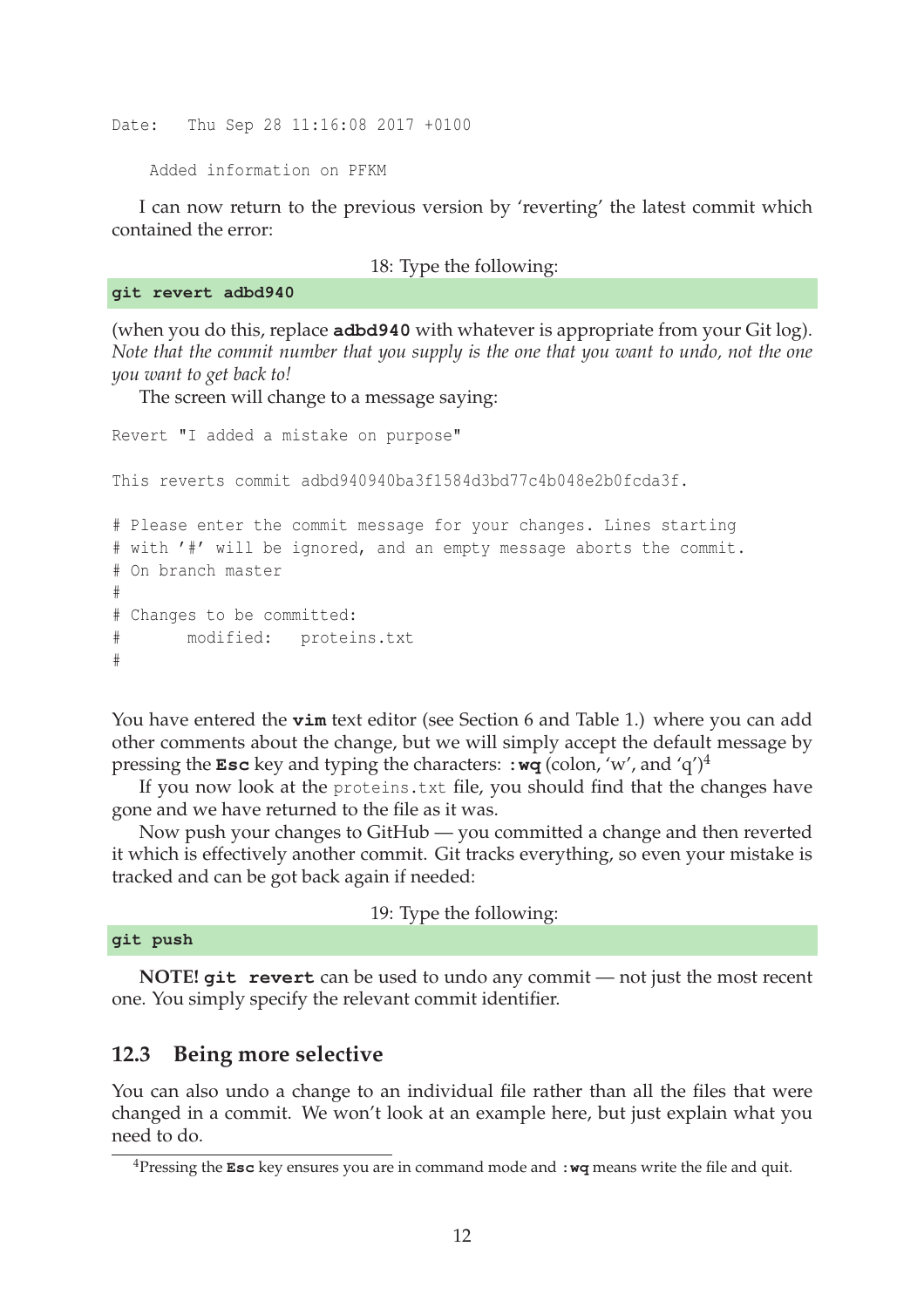To obtain an older version of a particular file, you can use the command:

#### **git checkout commitid -- filename**

where *commitid* is the commit identifier of the version that we want to keep (i.e. the commit containing the last good version of the file) and **filename** is the filename of the file you want to obtain. Having done this you would also need to commit the changes in the usual way with **git commit**.

### **12.4 Retrieving an old version**

To get back to an older version in the log history without actually undoing the changes between that version and the current version, we use the **git checkout commitid** command where **commitid** is the commit identifier of the version that you want to go back to. You can then create a new branch starting from that point (see Section 13, below).

To return to the latest commit, simply type **git checkout master**.

#### **Task:**

Give it a try. Go back to the original commit, take a look at the proteins.txt file and then return to the latest version.

### **13 Branching**

Often we find that we have a version of a program (or script) that we are happy with, but we want to add some new feature(s). Whenever we make changes we risk breaking the existing version. Git allows us to create experimental 'branches' where we can develop new features before merging them back into the master repository.

This is also useful when we have multiple people working on a project. Each person creates a branch for the feature or bug-fix they are working on and when they are finished they merge it back into the master branch.

Suppose we want to modify our proteins file to include the length of each protein. Adding that extra field to the file might well break some program that relied on the file, so we will do it in a new branch called 'protlength'.

We create a new branch using

```
git checkout -b branchname
```
(where **-b** tells checkout to create a new branch):

20: Type the following:

#### **git checkout -b protlength**

This has created a new branch and switched to using that branch. You can confirm which branch you are currently using:

21: Type the following:

**git branch**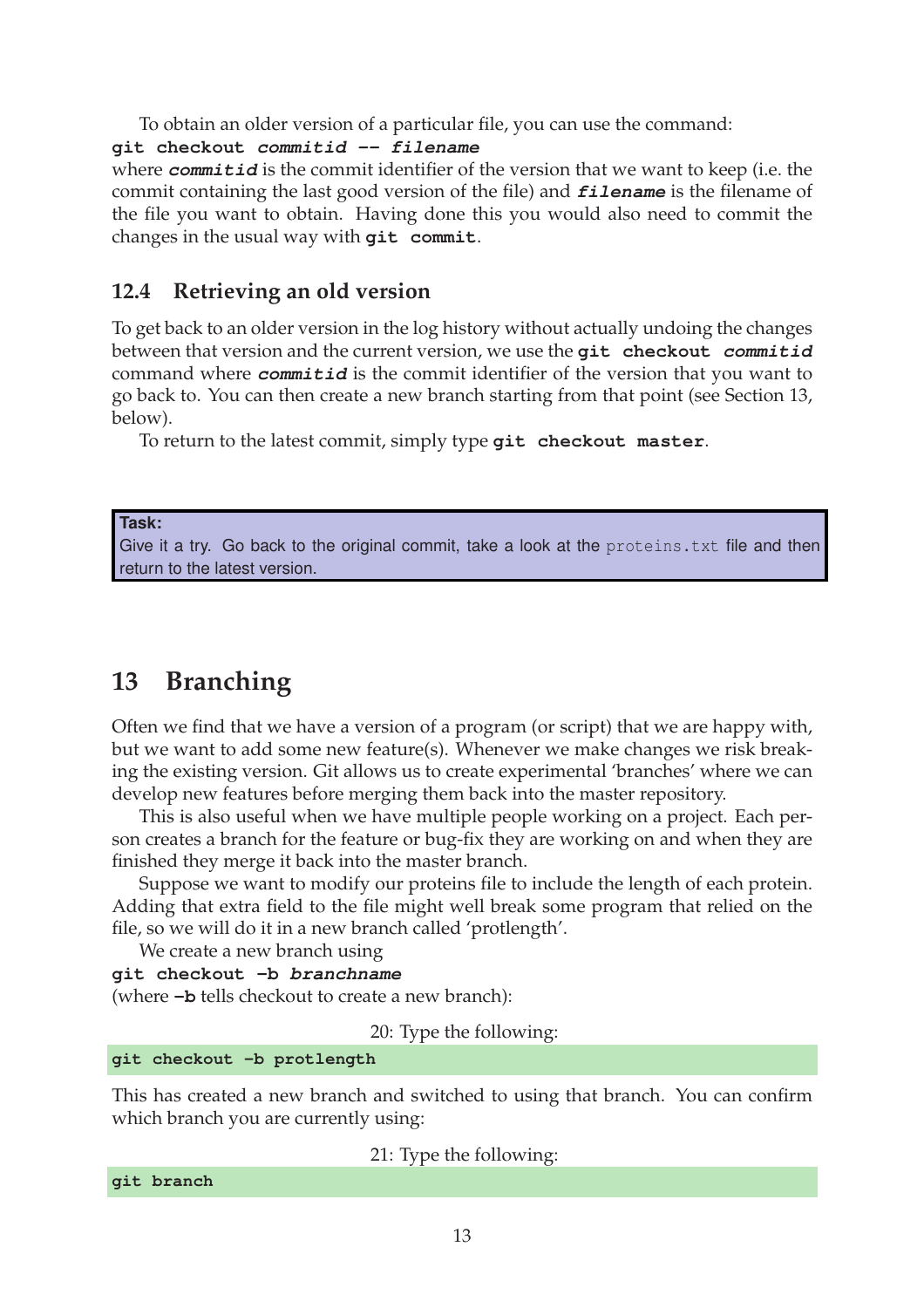The 'master' branch is the default branch that we were using previously.

If we are using GitHub, we need to tell Git to link this new branch to GitHub. We do this with the command<sup>5</sup>:

22: Type the following:

```
git push -u origin protlength
```
We can now make our experimental changes to proteins.txt.

| Task:<br>Edit proteins. txt to add the protein lengths: |       |                        |            |  |
|---------------------------------------------------------|-------|------------------------|------------|--|
| Lysozyme                                                |       | Chicken LYSC CHICK     | P00698 147 |  |
| Lysozyme                                                | Human | LYSC_HUMAN             | P61626 148 |  |
| Hemoglobin-alpha                                        | Human | HBA HUMAN              | P69905 142 |  |
| Hemoglobin-beta                                         | Human | HBB_HUMAN              | P68871 147 |  |
| PFKM                                                    | Human | PFKAM HUMAN P08237 780 |            |  |
| Pfkm                                                    | Mouse | PFKAM MOUSE P47857 780 |            |  |

Once we have made our changes, we commit them and push them to GitHub:

```
23: Type the following:
```

```
git commit -a -m "Added protein lengths"
git push
```
If we wish to return to the 'master' branch we can do so with:

24: Type the following:

**git checkout master**

Now take a look at proteins.txt  $-$  you will see that it no longer has the protein lengths. Return to the 'protlength' branch:

25: Type the following:

**git checkout protlength**

and verify that proteins.txt now has the protein length information.

### **13.1 Checking differences between branches**

Just as we can use **diff** to look at the differences between files, we can use **git diff** to look at differences between branches or commits:

 $5$ You may remember that when you first synchronized with GitHub you had to type **git push -u origin master**. That was telling Git to link the 'master' branch with a server called 'origin' which is the GitHub web site (we specified that in Section 10 with **git remote add origin**; now we are synchronizing a different branch with 'origin'.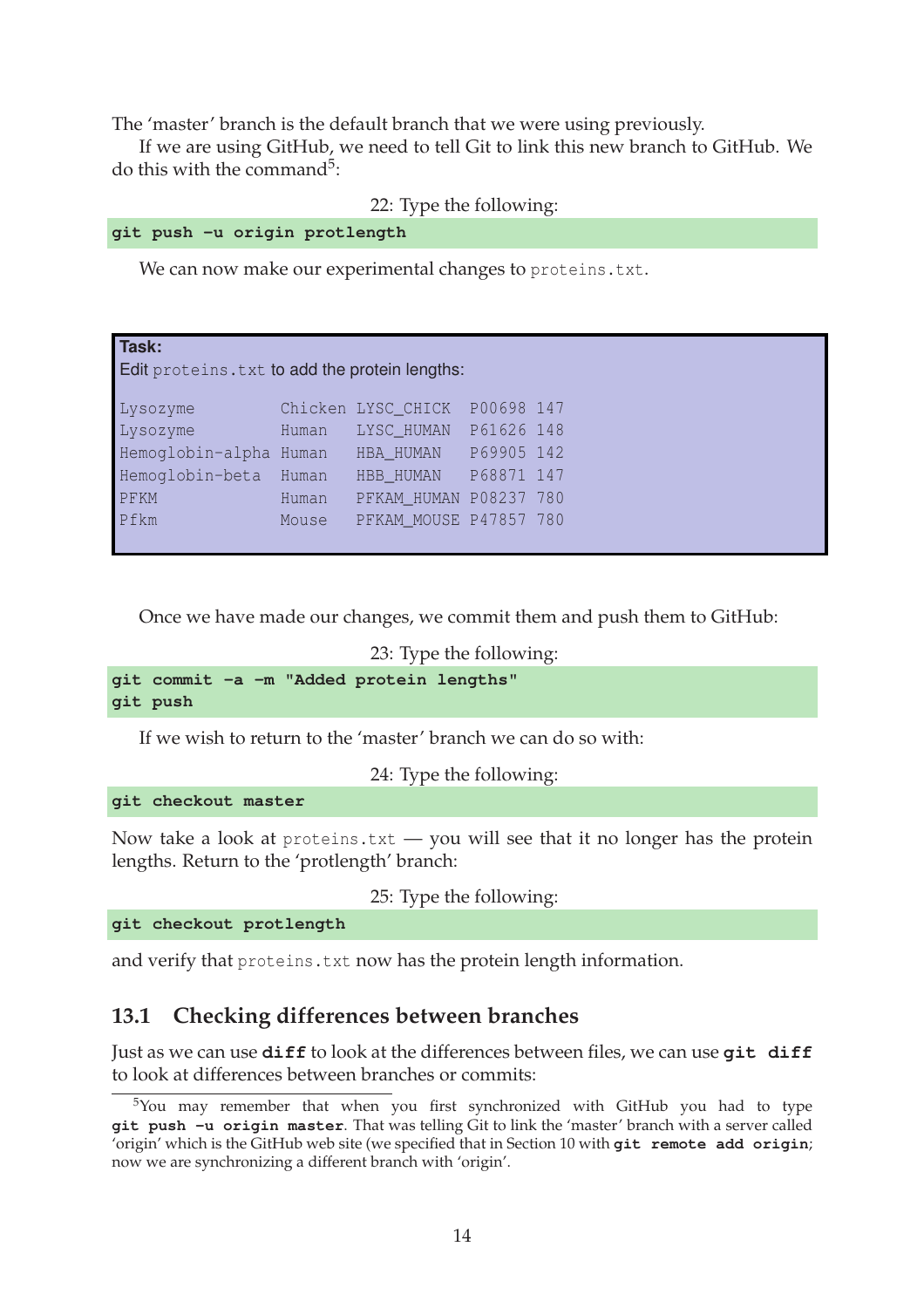#### 26: Type the following:

#### **git diff master**

This will show us the differences between the current ('protlength') branch and the 'master' branch.

If we use **git diff** by itself (with no following parameter), it will show us differences from the most recent commit.

We can also use git diff with a commit identifier to see the differences between the current version and a specified commit or with two commit identifiers to see the differences between two specific commits.

In any of these cases, if you are only interested in a particular file, just add the filename on the end as well.

### **13.2 Merging branches**

Let's suppose we are now happy with our changes in the 'protlength' branch and want to merge it into the main ('master') branch. We simply check out the 'master' branch and merge in the 'protlength' branch:

27: Type the following:

```
git checkout master
git merge protlength
```
If you made a mistake somewhere and this doesn't work, you may need to do:

git add proteins.txt git commit -m " "

The merge is automatically committed, but we need to push the merged 'master' branch back to GitHub:

28: Type the following:

#### **git push**

Again take a look at proteins.txt to confirm that it now conains the protein length information.

#### **13.3 Deleting branches**

Having developed our new feature in the 'protlength' branch and merged it into the main 'master' branch, we can delete 'protlength' branch. Quite often people will work with a development branch locally and not bother pushing it to GitHub since it is development stuff that they don't want to share. This isn't always the case because (as we will see later) they may be working across multiple machines (perhaps a laptop and a desktop machine) and using GitHub to keep the systems in synchronization.

To delete the 'protlength' branch on the local machine, all that's needed is:

29: Type the following:

#### **git branch -d protlength**

To delete the branch on GitHub as well, we need the following two extra commands: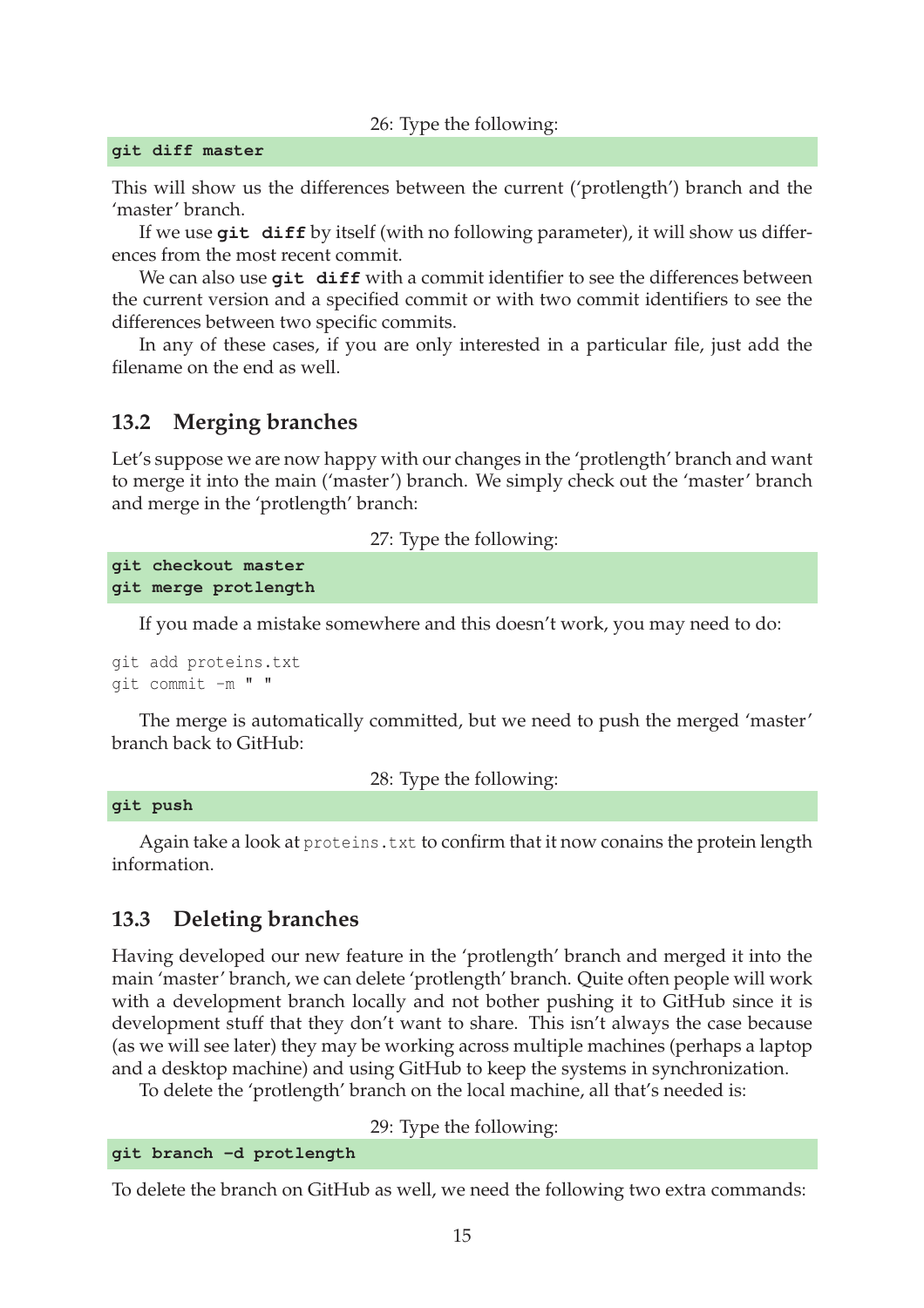```
30: Type the following:
```

```
git push origin --delete protlength
git remote prune origin
```
### **14 Tags and releases**

We have already encountered the rather long-winded identifiers that are used to label particular commits. However it would be much nicer for particular versions perhaps those that we release to other people or those that we have used for the analysis that we publish in a paper — to be able to tag them with a much simpler label, typically a version number.

When we have a particular version checked out, we can tag it as follows:

#### 31: Type the following:

| git tag v1.0    |  |
|-----------------|--|
| git push --tags |  |

The first command specifies the tag that you wish to use for this version. You can choose whatever tag you like, but 'v1.0' is probably a sensible option. The second command makes sure that GitHub knows about the tag too.

On GitHub, we can then create a 'release' of our repository. A release provides a ZIP file and a gzipped tar file that people can download. To do this, follow these steps:

- 1. Visit your repository on GitHub
- 2. Once you have created a tag ('v1.0') and pushed it to GitHub as described above, you should see the text **1 release** above the list of filenames in the repository. Click this text.
- 3. You will be taken to a screen where it lists the v1.0 release and on the right you will see a button labelled **Draft a new release**. Click this button.
- 4. Click in the box with the faint text 'Tag version' and type the tag you have used — as soon as you start typing the letter 'v' it should list your tag and you can click on it.
- 5. Enter a title for your release in the 'Release title' box something like "First release version"
- 6. In the box below you can type some information about this release. Typically for a first release this again will be something like "first release", but for subsequent versions you might provide a list of the changes since the previous version. A method for obtaining this is described below in Section 14.1.
- 7. Click the **Publish release** button at the bottom of the page.

GitHub will now return to the releases page which provides links where you can download the code as a ZIP file or gzipped tar file $^6$ .

<sup>&</sup>lt;sup>6</sup>Note that these are not Git repositories, they are simply copies of the files as present in that tagged commit.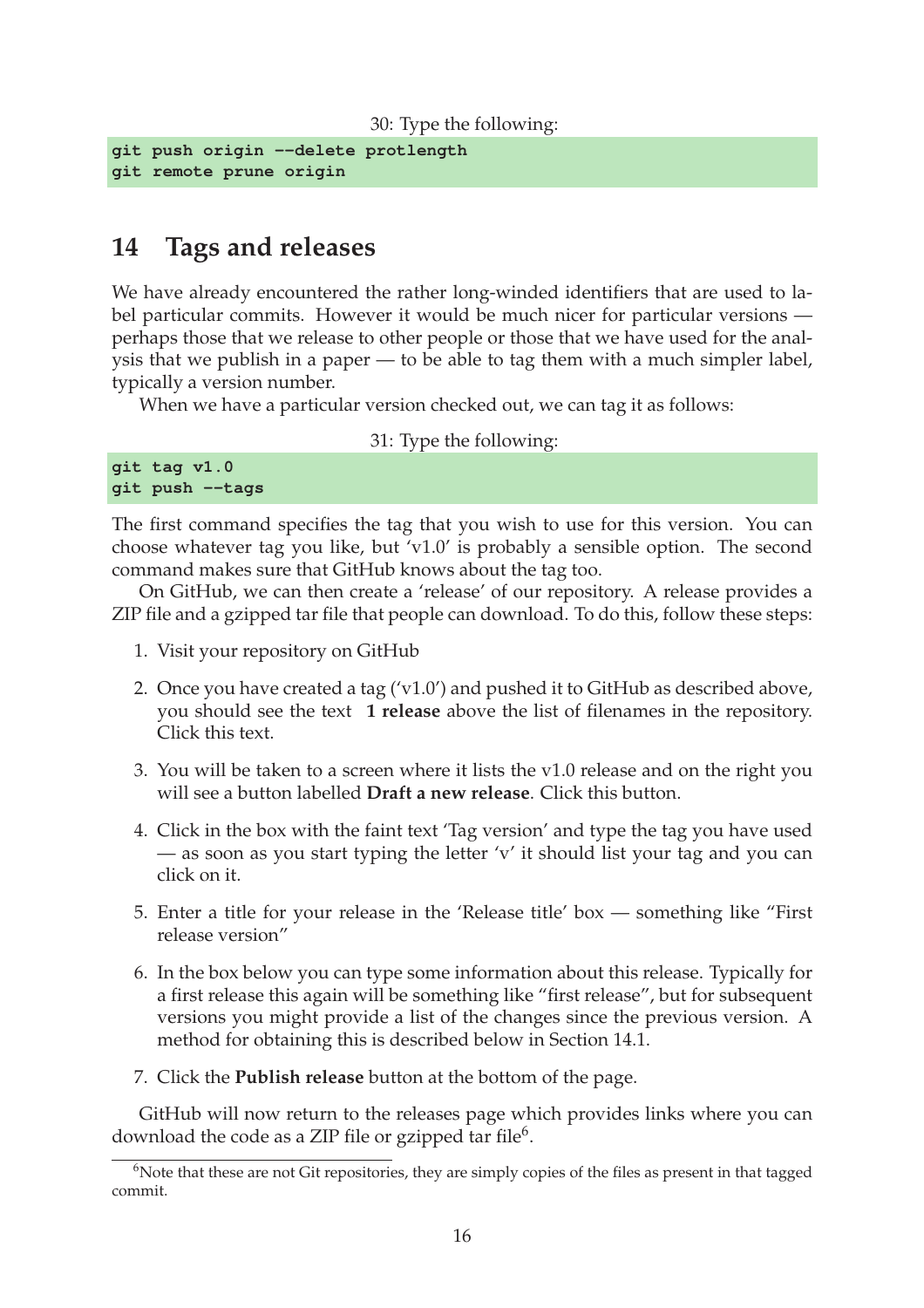### **14.1 Summarizing your changes**

The **git shortlog** command gives you the commit messages (the comments you provided with the **-m** option to **git commit**) without all the other information:

```
32: Type the following:
```

| git shortlog |
|--------------|
|--------------|

You can also obtain only the commit messages between two particular commits: **git shortlog commitid1..commitid2**

The version that you have currently checked out can be abbreviated as **HEAD** so to find the changes between a particular commit and the current version, you can use: **git shortlog commitid..HEAD**

As usual tags are abbreviated ways of accessing commit identifiers, so if you have created a tag for a particular version, you can use the tag name instead of the commit identifier:

#### **git shortlog tag..HEAD**

Consequently, when you create a new release (say 'v1.1'), you can obtain the changes from the previous release (say 'v1.0') with: **git shortlog v1.0..HEAD**

### **15 Downloading a repository**

You are now going to download a second copy of your repository from GitHub. Normally this is unlikely to be something you would want to do on the same computer. However, it is quite possible that you might have a copy of the repository on your laptop and another on a desktop computer — actually this is a really useful way of synchronizing and tracking changes across multiple machines keeping a backup on the cloud at the same time. Personally I do this to synchronize my laptop, my desktop at home and my machine at UCL. It is also possible that you might want to collaborate with someone else such that you would have a copy and someone else would have a copy.

Let's start by creating a git2 folder that we can put the copy in (again you wouldn't normally do this; we are just pretending this is on another machine).

Start by creating a directory for your second copy:

33: Type the following:

```
mkdir ~/git2
```
Now we will 'clone' the repository so we have a second local copy in this other directory. Replace **USERNAME** with your GitHub username in the following:

34: Type the following:

```
cd ~/git2
git clone git@github.com:USERNAME/GitExercise.git
```
You should find that you now have a GitExercise directory exactly as you had before.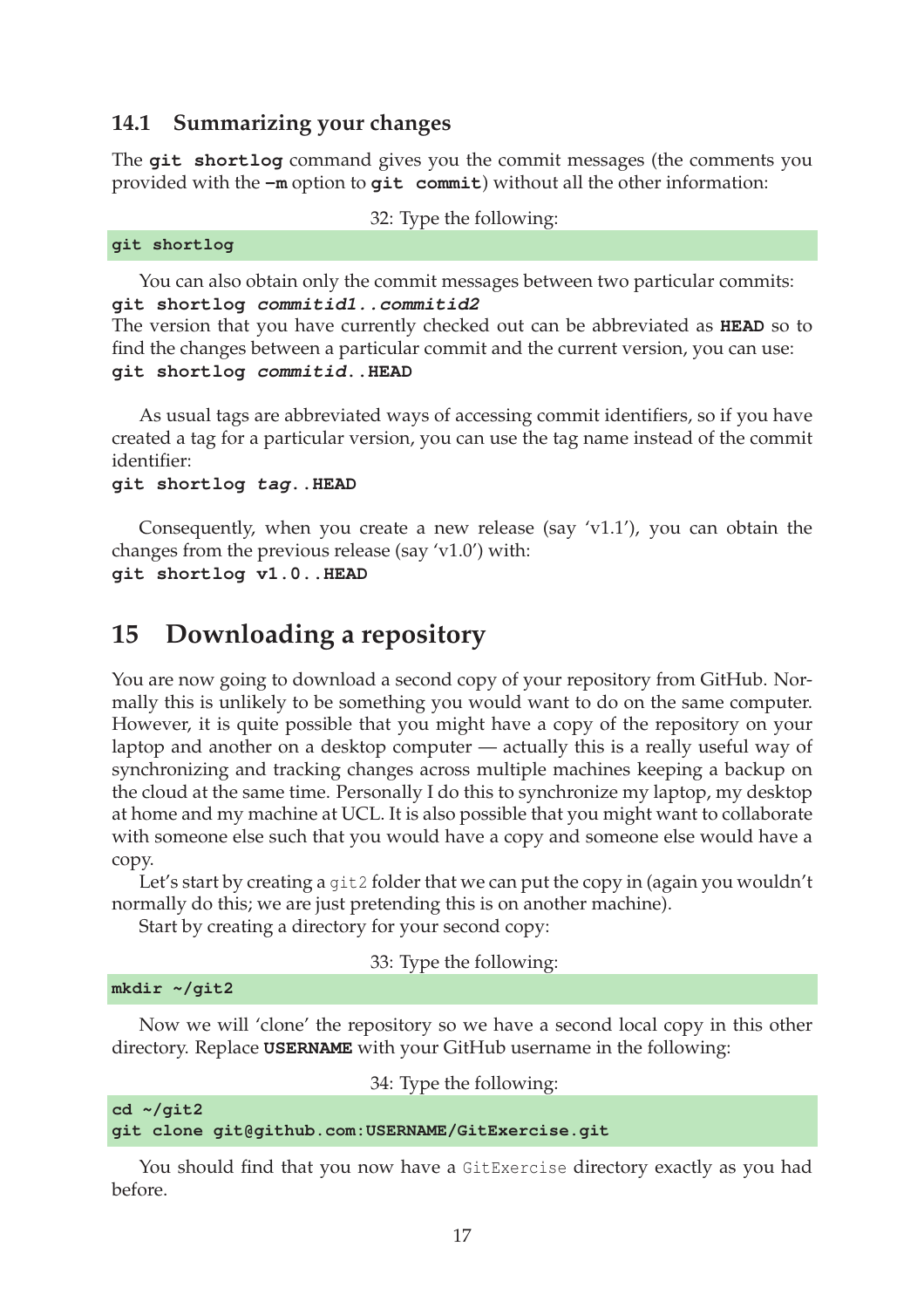## **16 Managing multiple copies of a repository**

We now have a repository in our ∼/git directory and a second copy in  $\sim$ /git2 which we are pretending is on a different machine.

Let's go to the ∼/git2 version and add another file — it doesn't matter what this is, we are just testing what happens. We will create a file, then add and commit it to Git, finally pushing it to GitHub:

35: Type the following:

```
cd ~/git2/GitExercise
echo "Hello world" > hello.txt
git add hello.txt
git commit -a -m "Added hello.txt"
git push
```
Take a look at the GitHub page (refresh it if necessary) and you will see the new file is present.

Now let's go to the original version of our repository in  $\sim$ /qit:

36: Type the following:

**cd ~/git/GitExercise ls**

Of course the hello.txt file is missing from this directory.

Remembering that we sent changes to GitHub using **git push**, it is fairly obvious that to get changes from GitHub, we use **git pull**:

37: Type the following:

```
git pull
```
You can now check that the new file is present and look at the updated log of commits that have been made:

38: Type the following:

| ┑╄ |    |
|----|----|
| ۰  | ۰ı |

### **16.1 Dealing with simple conflicts**

Suppose you have changed a file on both copies of your repository. How can Git deal with that? If you have made distinct changes (to different parts of the file), Git can sort out the conflicts automatically; if the changes are to the same part of the file (usually the same line), Git will show you where the confict occurs and you will have to sort it out manually.

Let's add a line to the *start* of our proteins.txt file in one repository and add another line to the *end* of proteins.txt in the other repository.

First we will add a line to the start of proteins.txt in the first repository:

39: Type the following:

```
cd ~/git/GitExercise
```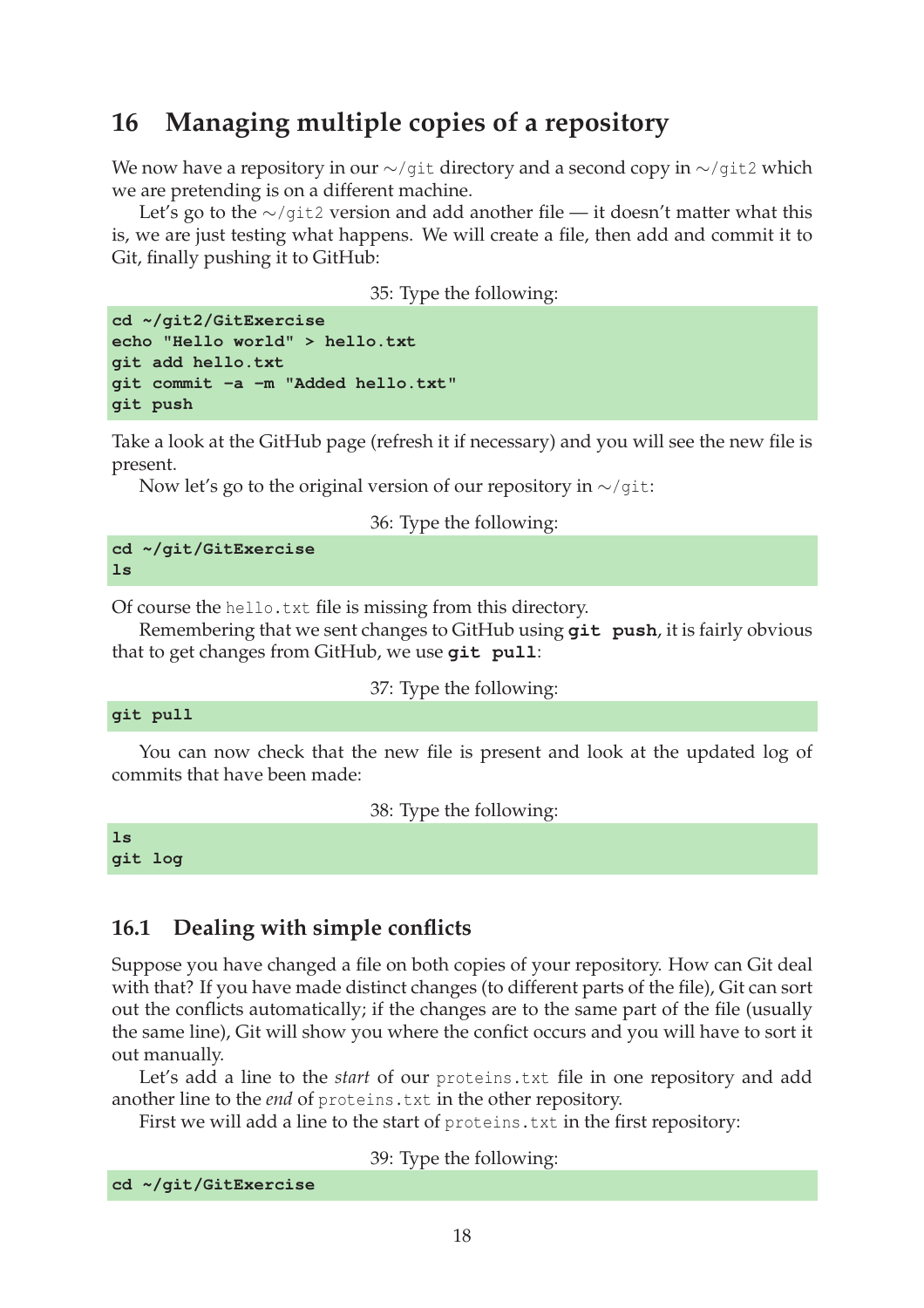**Task:** Edit the file proteins.txt and add the following line to the *start* of the file:

Lysozyme Mouse LYZ1\_MOUSE P17897 148

Now commit the changes and push them to GitHub:

40: Type the following:

**git commit -a -m "Added mouse lysozyme" git push**

Now we will add a line to the end of proteins.txt in the second repository:

41: Type the following:

**cd ~/git2/GitExercise**

| Task: |      |                      | Edit the file proteins. txt and add the following line to the end of the file: |
|-------|------|----------------------|--------------------------------------------------------------------------------|
| PFKM  | Rat. | PFKAM RAT P47858 780 |                                                                                |

Now commit the changes and try to push them to GitHub:

42: Type the following:

**git commit -a -m "Added rat PFK" git push**

You will find that Git refuses to push the changes to GitHub because the version of the repository on GitHub has changed since you last synchronized. You should see a message like:

```
To git@github.com:USERNAME/GitExercise.git
! [rejected] master -> master (fetch first)
error: failed to push some refs to 'git@github.com:USERNAME/GitExercise.git'
hint: Updates were rejected because the remote contains work that you do
hint: not have locally. This is usually caused by another repository pushing
hint: to the same ref. You may want to first integrate the remote changes
hint: (e.g., 'git pull ...') before pushing again.
hint: See the 'Note about fast-forwards' in 'git push --help' for details.
```
Instead you must pull down the changes to merge them with what you have done before you can push:

43: Type the following:

```
git pull
```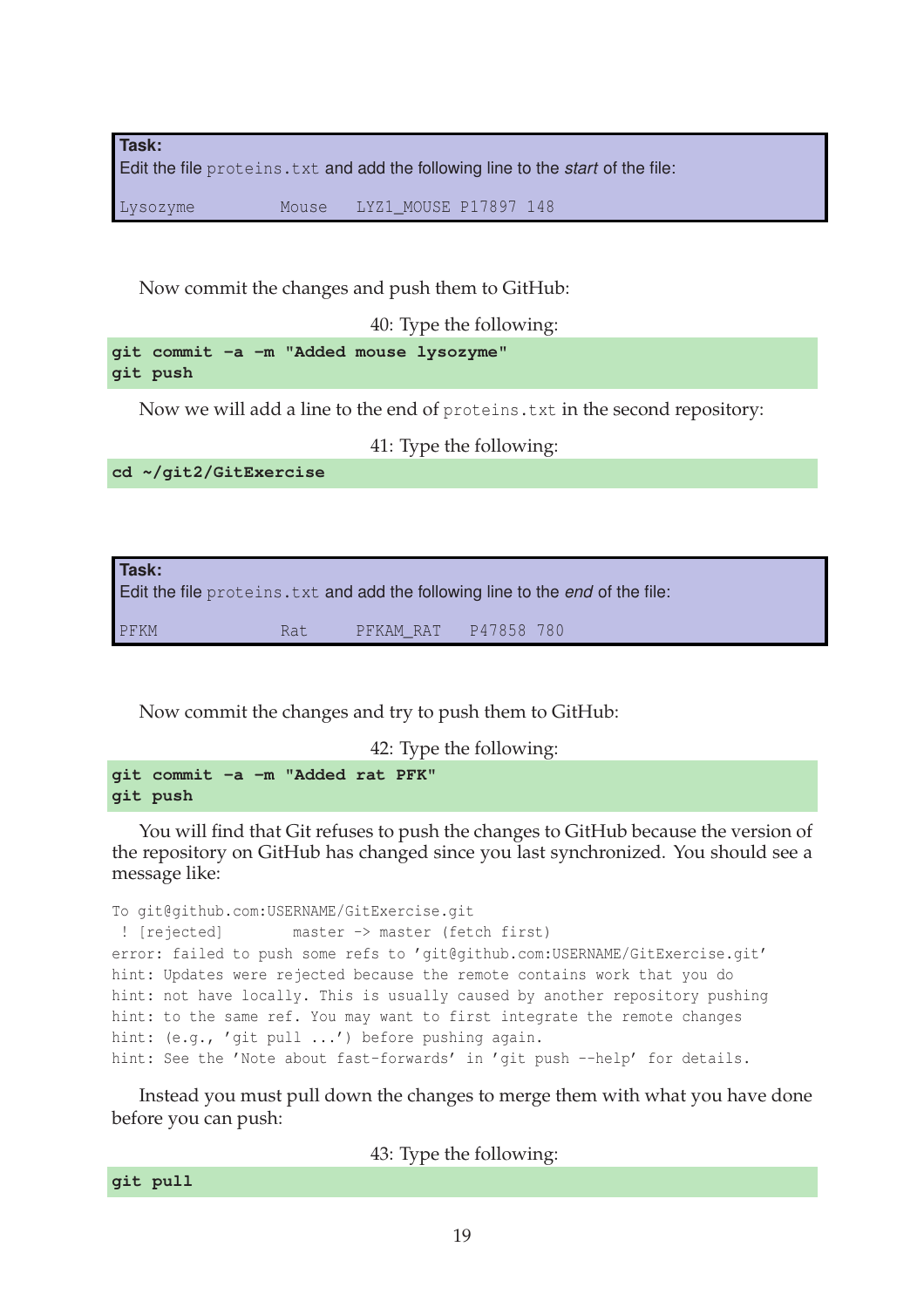This will automatically merge the changes on GitHub with the changes you have made locally. The screen will change to a message saying something like:

Merge branch 'master' of github.com:USERNAME/GitExercise # Please enter a commit message to explain why this merge is necessary, # especially if it merges an updated upstream into a topic branch. # # Lines starting with '#' will be ignored, and an empty message aborts # the commit.

(Your message may be somewhat different on non-Linux systems.)

Again this has taken us to an editor where we can add information, but we will simply accept the default message by typing the characters: **:wq** (colon, 'w', and 'q').

Now you can take a look at the proteins.txt file and you should find both sets of changes have been included in the file. We should now be able to push the changes to GitHub:

44: Type the following:

**git push**

Before we continue, we will go to the other repository and pull down the merged changes:

45: Type the following:

```
cd ~/git/GitExercise
git pull
```
Both versions of the repository are now back in synchronization!

### **16.2 Dealing with more complex conflicts**

As we have seen, Git sorts out conflicts when they are in different parts of a file. However, when two repositories have a different change to the same line of a file, Git cannot sort it out automatically. Let's try making a change to the same line in both versions of the file.

First we will change the file in  $\sim$ /git:

46: Type the following:

**cd ~/git/GitExercise**

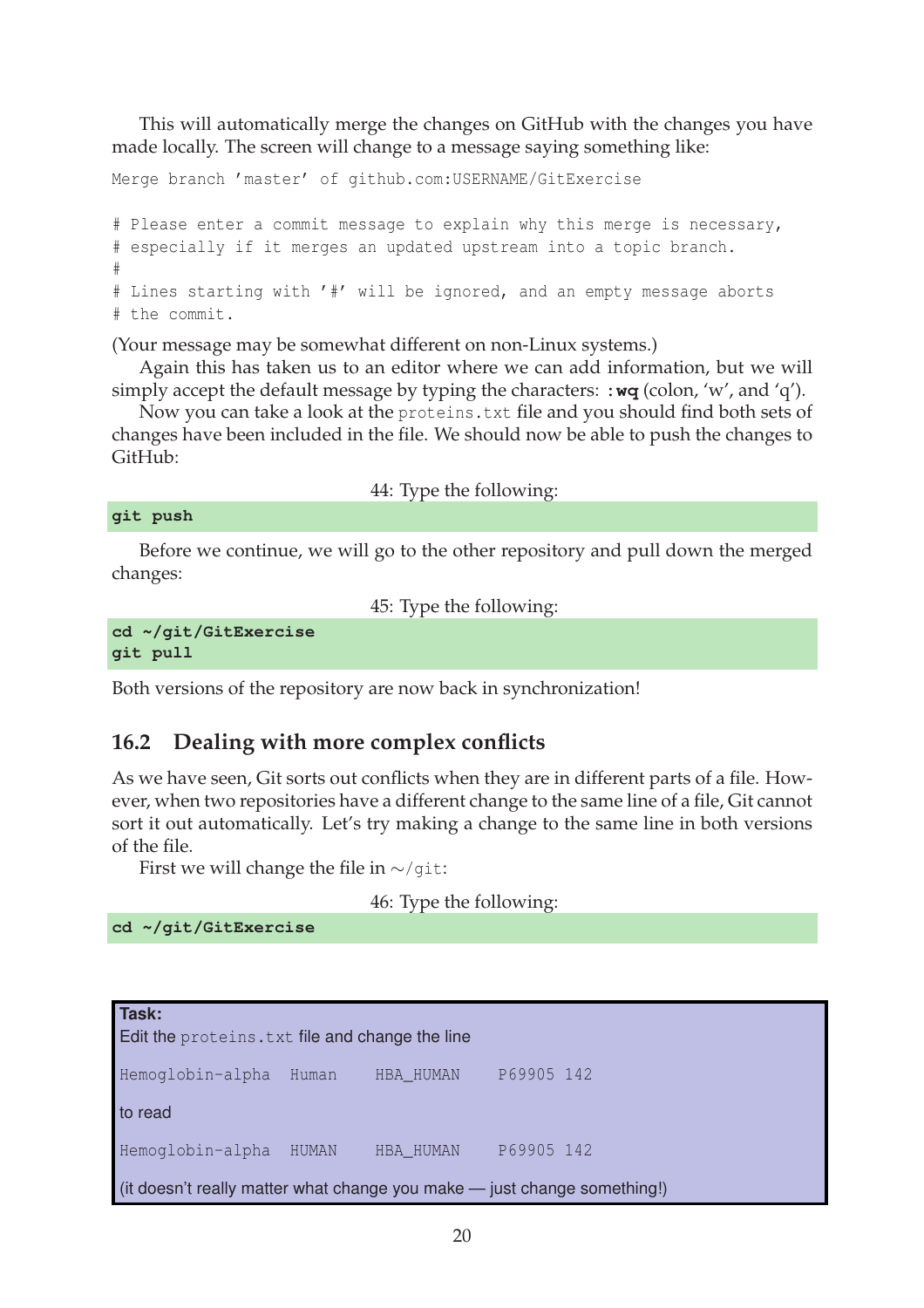Now we commit and push the change:

47: Type the following:

**git commit -a -m "Changed the hemoglobin alpha line" git push**

Now we will go to the repository in ∼/git2 and make a different change to the same line:

48: Type the following:

**cd ~/git2/GitExercise**

| Task:<br>Edit the proteins. txt file and change the line                                                                   |       |           |            |
|----------------------------------------------------------------------------------------------------------------------------|-------|-----------|------------|
| Hemoglobin-alpha                                                                                                           | Human | HBA_HUMAN | P69905 142 |
| to read                                                                                                                    |       |           |            |
| Hemoglobin-ALPHA                                                                                                           | Human | HBA_HUMAN | P69905 142 |
| (again it doesn't really matter what change you make - just make sure you change something<br>different in the same line!) |       |           |            |

Now we commit and push the change:

49: Type the following: **git commit -a -m "Changed the hemoglobin alpha line" git push**

As with the simple conflict earlier, you will find that the **push** has been rejected by GitHub. As before you need to **pull** the changes from the server:

50: Type the following:

**git pull**

This time you should get a message that looks something like this showing that the automatic merge has failed:

remote: Counting objects: 3, done. remote: Compressing objects: 100% (2/2), done. remote: Total 3 (delta 1), reused 3 (delta 1), pack-reused 0 Unpacking objects: 100% (3/3), done. From github.com:USERNAME/GitExercise a6105a1..931daf5 master -> origin/master Auto-merging proteins.txt CONFLICT (content): Merge conflict in proteins.txt Automatic merge failed; fix conflicts and then commit the result.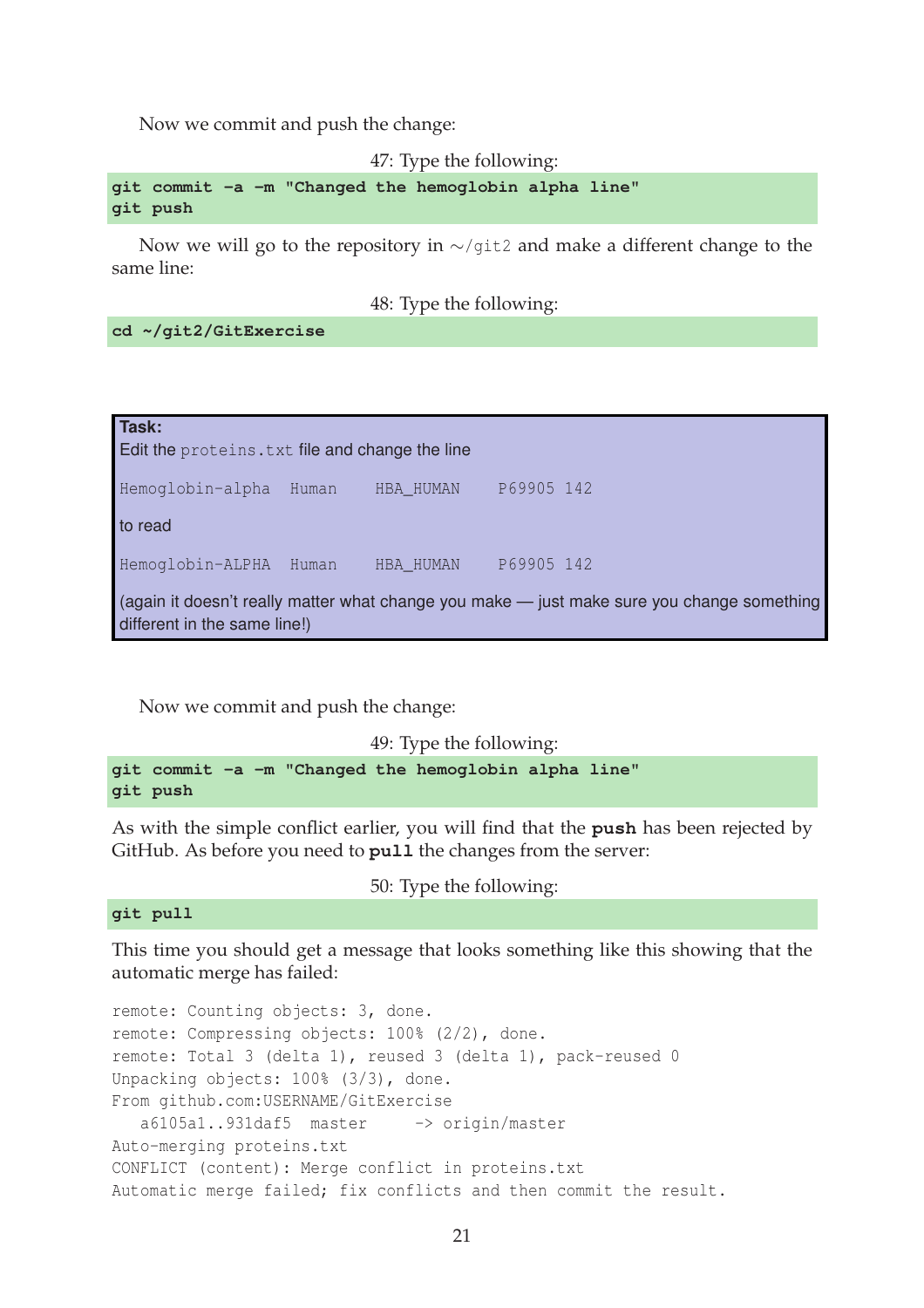Have a look at the proteins.txt file and you will find a section that looks something like:

<<<<<<< HEAD Hemoglobin-ALPHA Human HBA\_HUMAN P69905 142 ======= Hemoglobin-alpha HUMAN HBA\_HUMAN P69905 142 >>>>>>> 931daf596e8ec94552889074ba767e87d3b578fe

This indicates the region of conflict — the first section shows how the line looks in this repository; the second section shows how it looks in the GitHub version.

**Task:** Edit the proteins.txt file and fix the merge conflicts manually. You need to remove the lines that start with  $\langle \langle \langle \cdot \rangle \rangle$  ======= and  $\langle \rangle \rangle$  and then combine the remaining lines as you see fit; probably you will want a single line that looks like:

Hemoglobin-ALPHA HUMAN HBA\_HUMAN P69905 142

Now you need to commit the changes and push them back to GitHub:

```
51: Type the following:
git commit -a -m "Merged conflicts in Hemoglobin alpha"
git push
```
Finally we will return to the other copy of the repository and pull down the changes:

52: Type the following:

**cd ~/git/GitExercise git pull**

### **17 Summary**

This tutorial has given an overview of the most common things that you need to do with Git and GitHub. They are extremely powerful systems and you can do a lot more with them, but for most people this will cover almost all of your needs. Get into the habit of committing regularly — every half hour or so and whenever you have made any sort of significant change.

At a minimum, all you need to do having created a repository is to remember to **git add** new files, **git commit** changes and **git push** them to GitHub. If you are working by yourself, these three commands will cover 95% of your interaction with Git. The other things described here (like going back to old versions of files) will cover another 4%. The other 1% is used so rarely that most regular users of Git will have to Google for help!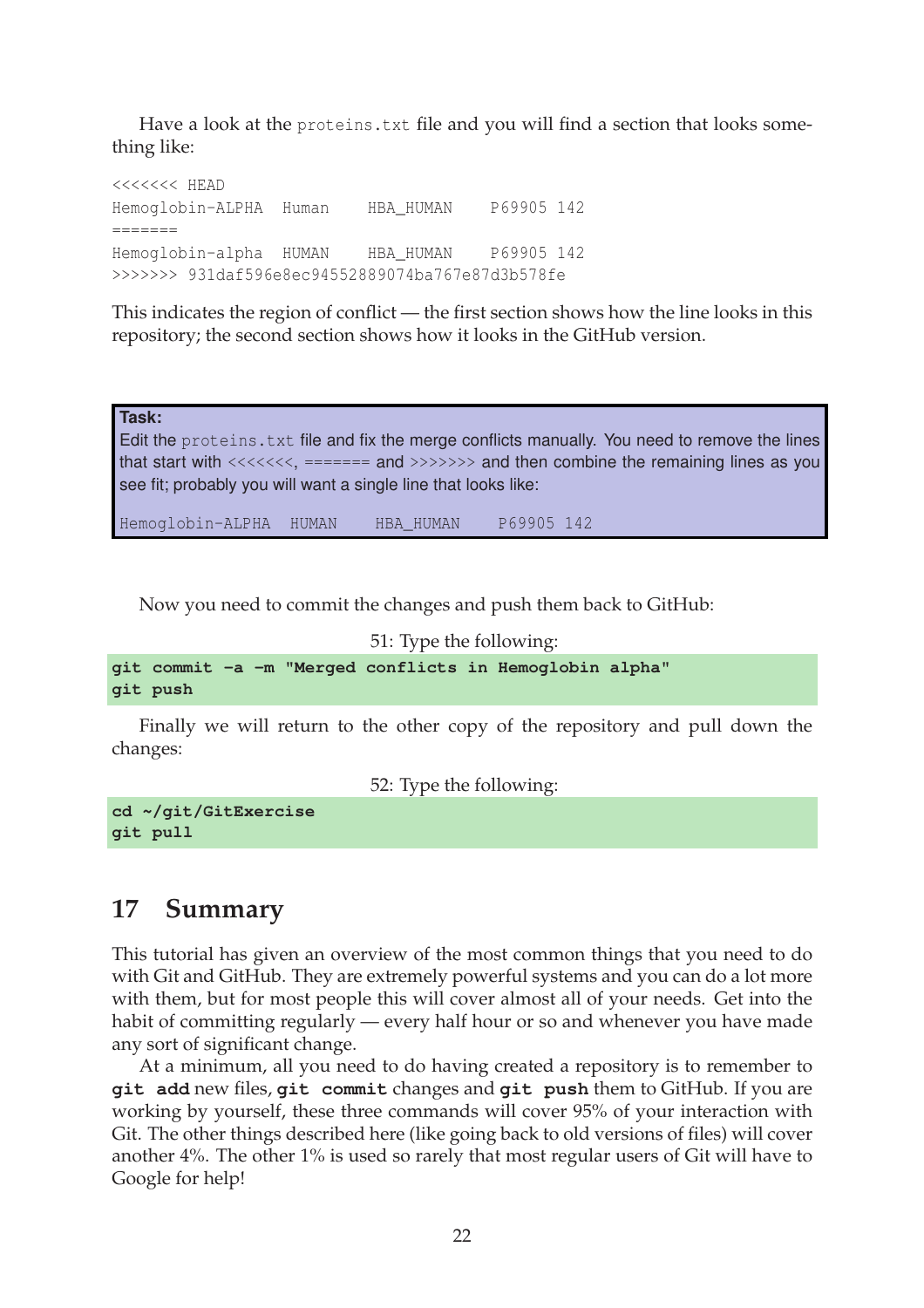## **18 Command summary**

### **18.1 Creating a local git repository**

- Create a directory for your repository: **mkdir -p** ∼**/git/projectname**
- Initialize git for that repository: **cd** ∼**/git/projectname git init**
- Copy or create files that you wish to track with Git
- Add these so that Git knows they are to be tracked **git add filename git commit -a -m "message"**

### **18.2 Synchronizing your local repository with GitHub**

- Specify that the GitHub repository is the origin for this repository: **git remote add origin git@github.com:username/projectname.git**
- Push your local files to the GitHub repository: **git push -u origin master**

### **18.3 Changing and adding files**

- If you change a file, then you must commit the change and push to GitHub: **git commit -a -m "message" git push**
- If you create a new file, then you must add it to Git, commit it and push to GitHub:

**git add filename git commit -a git push**

### **18.4 Looking at differences**

- Look at differences between current versions of files and the most recent commit: **git diff**
- Look at differences between the current version and a specified commit: **git diff commitid**
- Look at differences between two specified commits: **git diff commitid1 commitid2**
- Look at differences between the current version and another branch: **git diff branchname**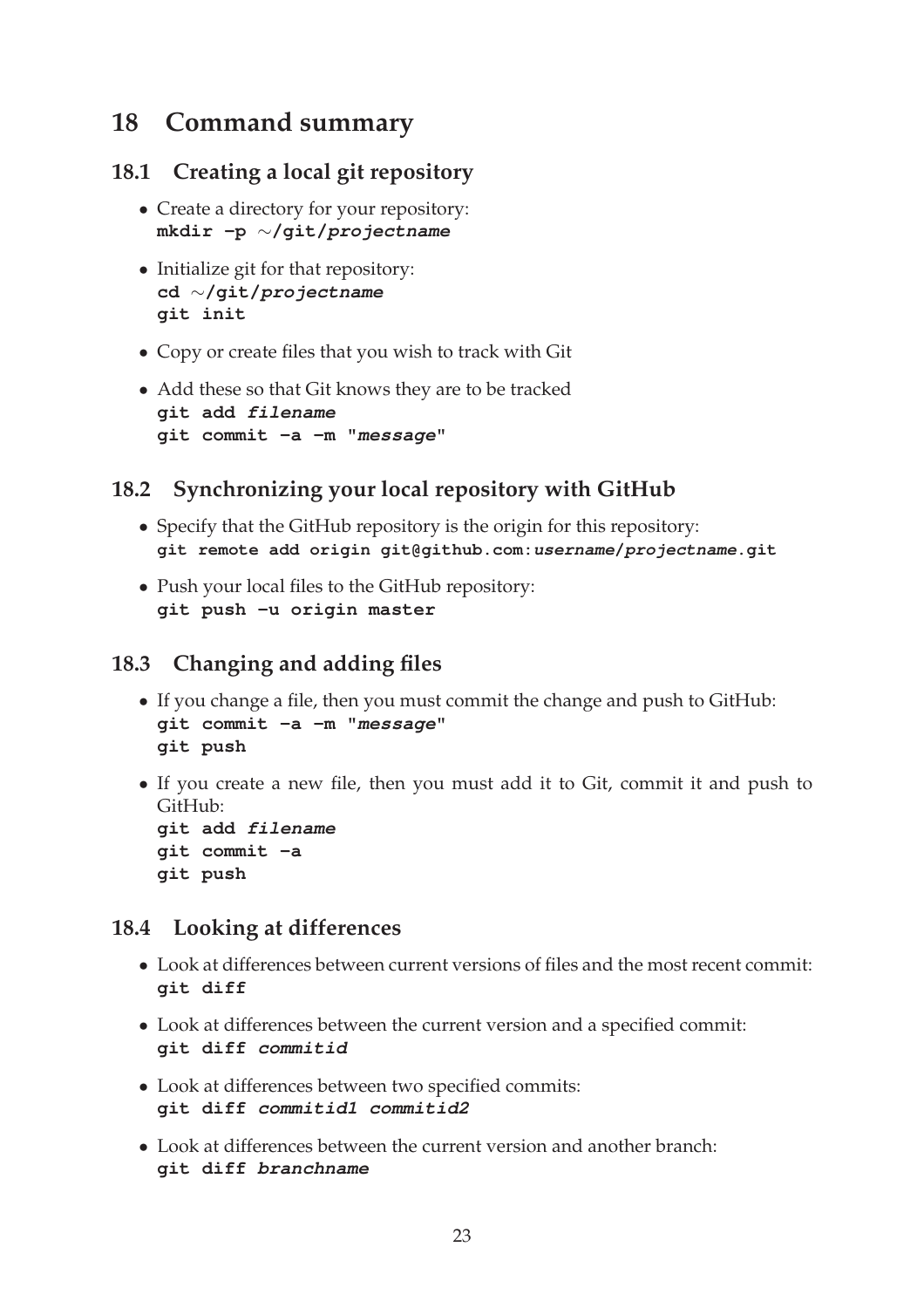In any of these cases, if you are only interested in a particular file, just add the filename on the end as well.

### **18.5 Check out a repository from GitHub**

- Create a clone of your repository from GitHub: **git clone git@github.com:username/projectname.git**
- Pull down changes that have been made to the GitHub repository: **git pull**
- If you change your copy and the copy on GitHub has changed in the mean time, you won't be able to **push** your changes. You will have to **git pull** the repository which will merge the changes with your local changes. This will happen automatically unless the changes are in the same part of the file. In this case you will have to resolve the conflicts manually.

### **18.6 Creating branches for developing and testing new features**

- Create a new branch named **feature** and switch to it using: **git checkout -b feature** (you only need the **-b** when creating the branch)
- Link the branch to GitHub: **git push -u origin feature**
- Switch back to the 'master' branch: **git checkout master**
- Merge the branch into the main version:

```
git checkout master
git merge feature
git push
```
• Delete the *feature* branch **git branch -d feature git push origin -delete feature**

**Note:** if you pull a branch down on another machine, it may not be able to synchronize changes by just doing **git pull** and **git push**. If this is the case, simply type:

**git pull origin feature git push -u origin feature** Once you have done that you should just be able to do **git pull** and **git push**.

### **18.7 Undoing changes**

- Undo an uncommitted change to one file: **git checkout -- filename**
- Undo all uncommitted changes: **git reset --hard**